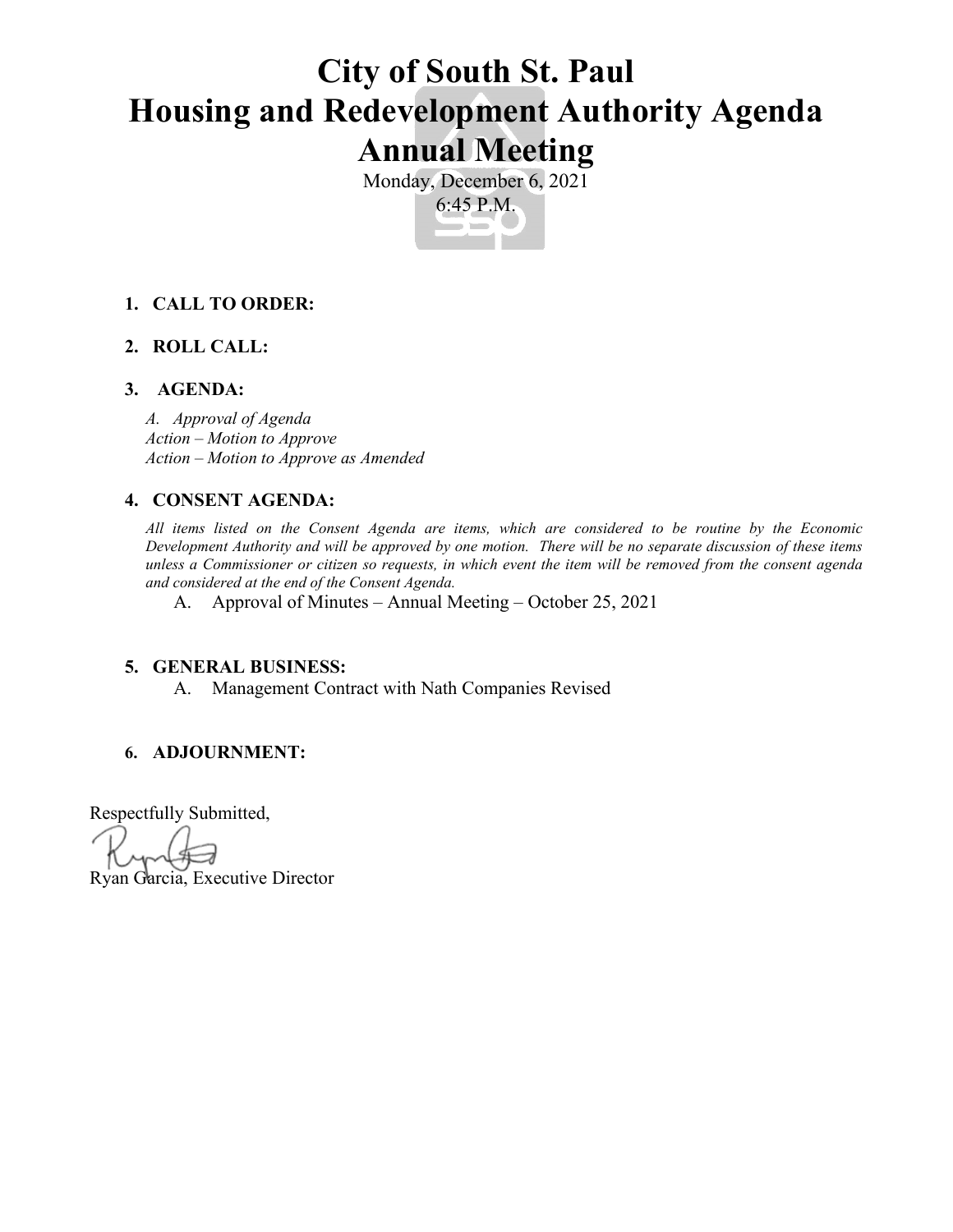### HOUSING AND REDEVELOPMENT AUTHORITY OF THE CITY OF SOUTH ST. PAUL

### BOARD OF COMMISSIONERS MINUTES ANNUAL MEETING October 25, 2021

The Annual Meeting of the Housing and Redevelopment Authority of the City of South St. Paul was held on October 25, 2021 in the South St. Paul City Hall Training Room. Chairperson Seaberg called the meeting to order at 6:30 P.M.

The following Commissioners were present: Pam Bakken, Sharon Dewey, Todd Podgorski, Jimmy Francis, Lori Hansen, Joe Kaliszewski and Chair Tom Seaberg.

Staff was represented by: Executive Director Ryan Garcia, Tiffany Greene, Housing Programs Administrator, Joel Hanson, City Administrator, and Clara Hilger, City Finance Director.

APPROVAL OF AGENDA

It was moved by Commissioner Kaliszewski and seconded by Commissioner Hansen to approve the agenda as presented. Motion carried.

### PUBLIC HEARINGS

A. Approval of 2022 Agency Plan and Revised 5-Year Capital Fund Plan – Resolution No. 2021- 3342.

Chair Seaberg opened the public hearing.

Ms. Greene reported that the Agency Plan was a required annual document that the HRA prepares to guide its activities for the coming year. Ms. Greene pointed out that the Capital Fund Plan was updated to reflect future capital projects as discussed at previous board meetings. Ms. Greene noted that Resident Advisory Boards participated in the planning process and were supportive of the continued investment in the buildings.

Chair Seaberg closed the public hearing at 6:43 P.M.

It was moved by Commissioner Kaliszewski and seconded by Commissioner Francis to adopt Resolution No. 2021-3342 approving the 2022 Agency Plan and Revised 5-Year Capital Fund Plan.

Motion carried 7 ayes / 0 Nays

CONSENT AGENDA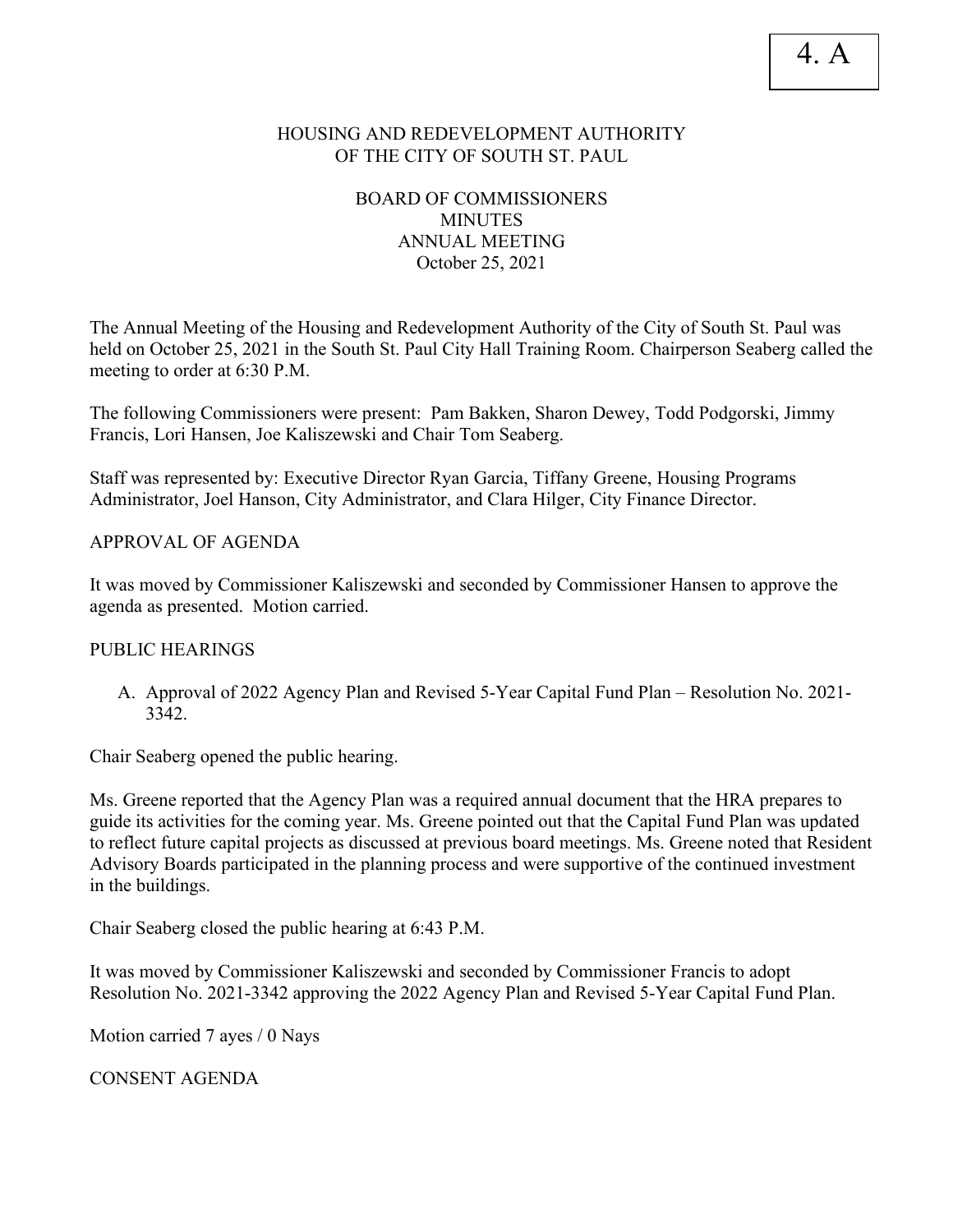HRA Annual Meeting Minutes October 25, 2021 Page 2 of 3

It was moved by Commissioner Francis and seconded by Chair Bakken to approve the Consent Agenda as follows:

- A. Approval of Minutes Special Meeting June 28, 2021
- B. Purchase of Admission and Continued Occupancy Policy (ACOP)

Motion carried 7 ayes / 0 Nays

GENERAL BUSINESS

A. Election of Officers

Commissioner Seaberg suggested and the Board agreed that all nominations would be considered, following nominations, under a single motion.

Chair Seaberg nominated Sharon Dewey for the Office of Chairperson, Joe Kaliszewski for the Office of Vice Chairperson, and Pam Bakken for the Office of Secretary. Chair Seaberg made three successive calls for further nominations. Hearing no further nominations to come from the floor, it was moved by Commissioner Seaberg and seconded by Commissioner Hansen that nominations be closed and to approve via one motion the appointments as follows:

CHAIRPERSON – Sharon Dewey

VICE CHAIRPERSON – Joe Kaliszewski

SECRETARY – Pam Bakken

Motion carried 7 ayes / 0 nays

B. Approval of 2022 Public Housing Budget – Resolution No. 2021-3343

Ms. Greene presented a summary of the 2022 public housing budget, which is submitted to HUD and guides the administration of the Public Housing Program. The Program continues to be on solid financial footing with expected revenues providing sufficient coverage to provide a consistent level of service at the High Rise buildings.

Motion by Commissioner Kaliszewski and seconded by Commissioner Dewey to approve Resolution 2021-3343 and the 2022 Public Housing Budget.

Motion carried 7 ayes / 0 nays

C. Approval to Renew Management Contract with Nath Companies

Ms. Greene presented an overview of the Nath Management agreement, which is a two-year contract for property management services at the Highrises.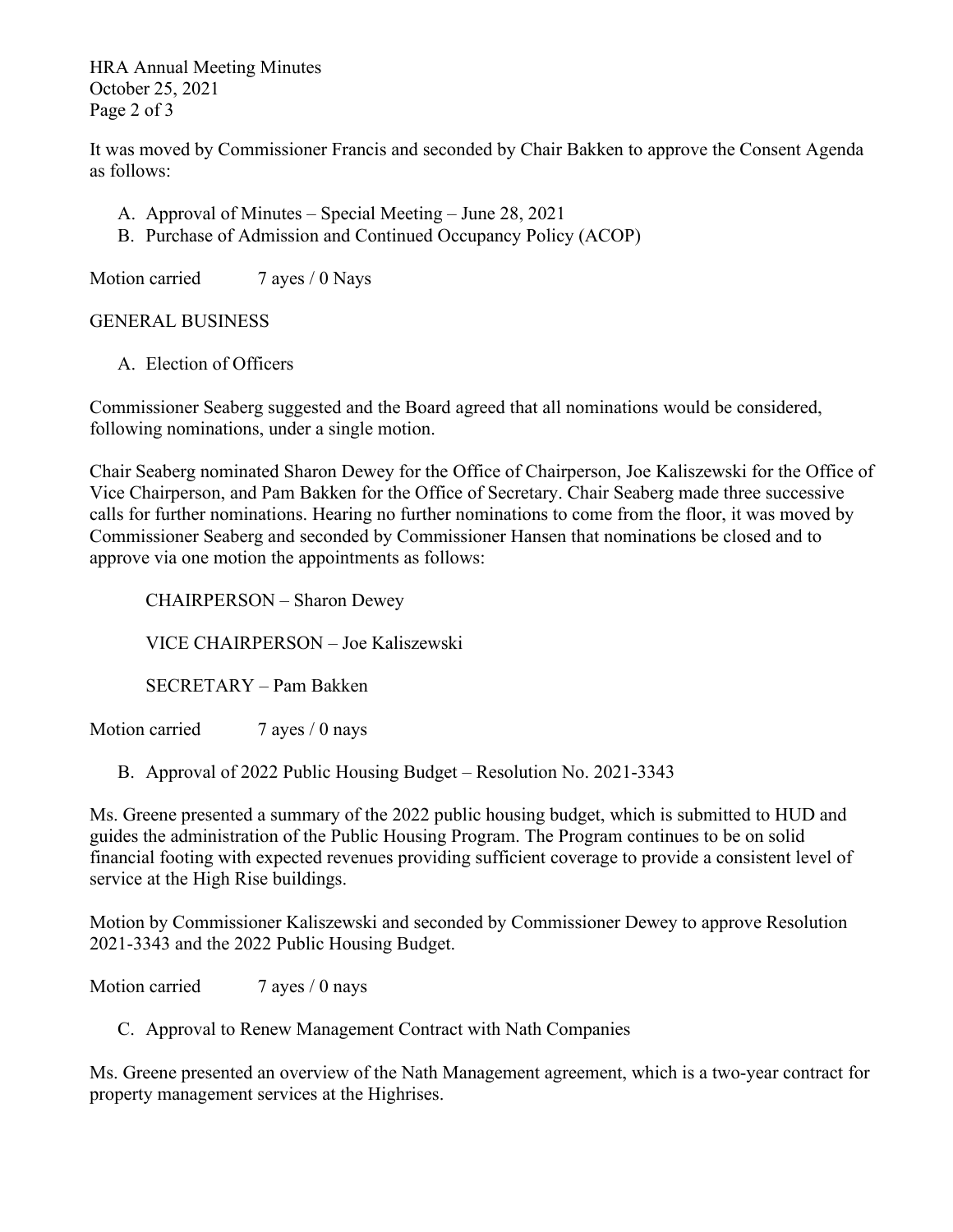HRA Annual Meeting Minutes October 25, 2021 Page 3 of 3

Motion by Commissioner Bakken and seconded by Chair Seaberg to approve the Management Contract with Nath Companies.

Motion carried 7 ayes / 0 nays

ADJOURNMENT

There being no further business to come before the Board it was moved by Commissioner Francis and seconded by Commissioner Bakken to adjourn. Chairperson Seaberg declared the meeting adjourned at 6:54 PM.

 $\Box$ 

Respectfully submitted,

Joe Kaliszewski, Secretary Tom Seaberg, Chairperson

Dated: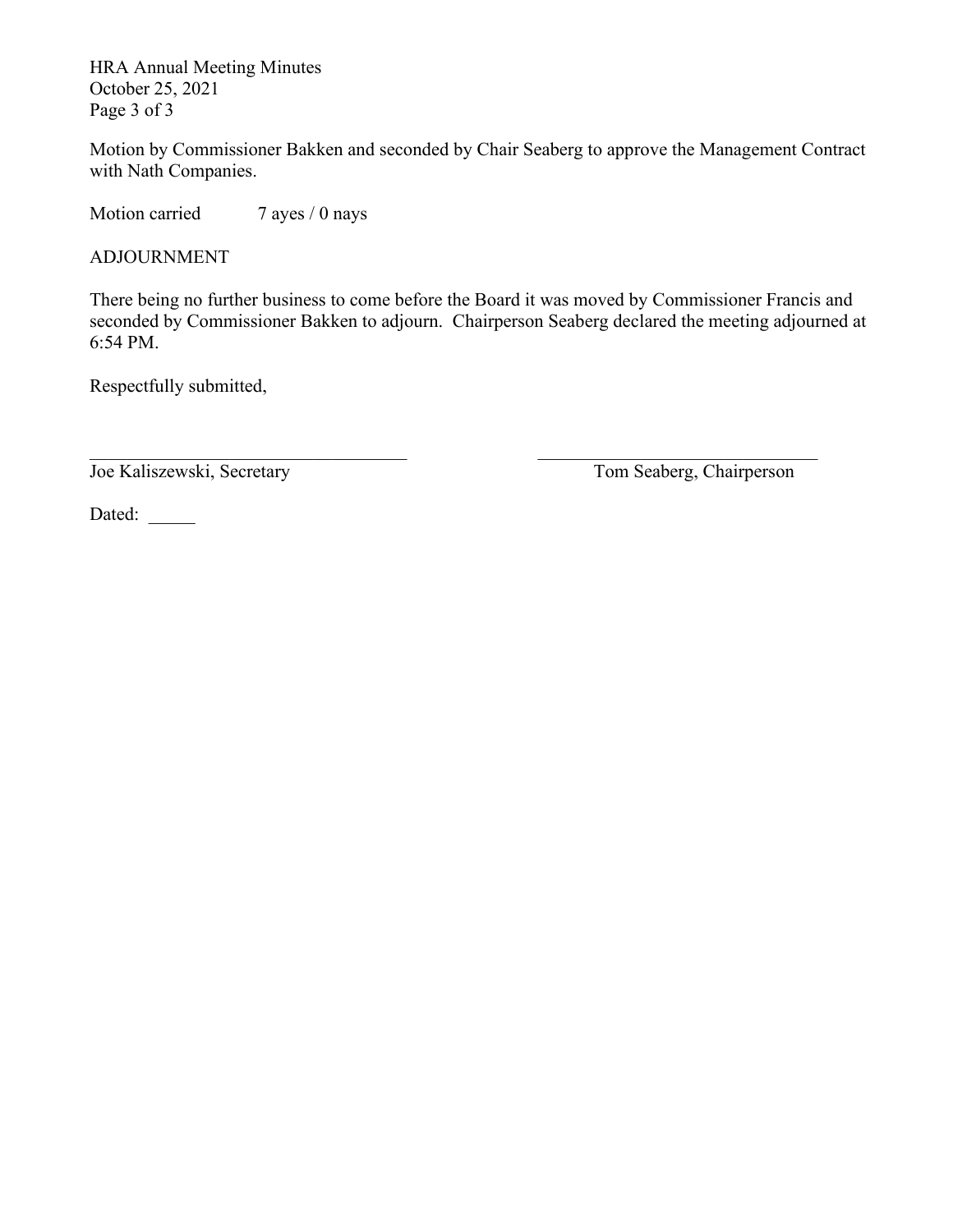

### **Agenda Item: Approval to Revise Property Management Agreement with Nath Companies**

### **Action to be considered:**

Motion to approve revision of the Management Contract with Nath Companies for property management services at 300 Grand Avenue West and 200 Marie Avenue – contract was revised from two years to one year.

After further discussions between Nath Companies, the South St. Paul HRA and City Attorney, parties agreed to a one-year management contract beginning January 1, 2022 through December 31, 2022. One year extensions to the current contract terms will be considered at the discretion of the South St. Paul HRA.

The details found within the Contract were examined closely when previously approved at the Annual HRA Meeting on October 25, 2021. Revisions made to the Contract since it was approved on October 25, 2021 are summarized below:

• The term of the contract is now for the period of January 1, 2022, through December 31, 2022.

### **Funding Sources and other fiscal considerations:**

The Public Housing program is supported by residential rents as well as an annual operating subsidy from the U.S. Department of Housing and Urban Development (HUD). Based upon the estimates and proposed fee structure provided, costs are within 3% of "Status Quo" and are expected to be covered in the same manner (rents  $+$  HUD subsidy).

#### **Attachements:**

A\_Management Agreement - Nath - FINAL 12.3.2021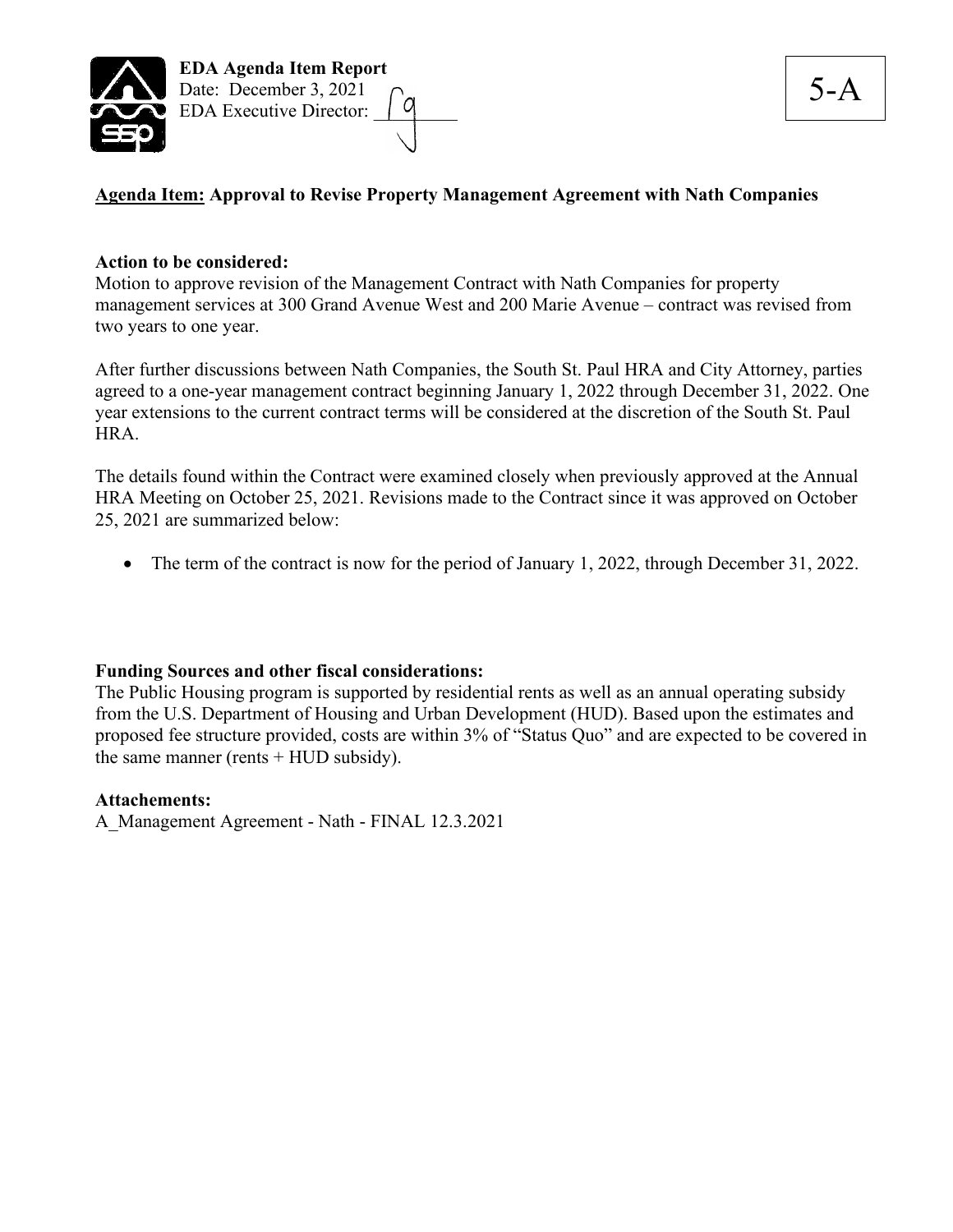### **MANAGEMENT AGREEMENT WITH NATH MANAGEMENT, INC.**

**This Management Agreement** ("Agreement") is made this 1<sup>st</sup> day of January 2022, between the South St. Paul Economic Development Authority, a Minnesota public body corporate and politic, 125 3<sup>rd</sup> Ave. N., South St. Paul, MN 55075 (the "Owner"), and Nath Management Inc., ("Nath") a Minnesota corporation, with offices at 900 East American Blvd., Suite 300, Bloomington, MN 55420 (the "Manager").

### **RECITALS**

WHEREAS, Owner is the owner of certain properties described as John Carroll Building, located at 300 Grand Ave. W., South St. Paul and the Nan McKay Building, located at 200 Marie Ave., South St. Paul (collectively, the "Property"); and

WHEREAS, Owner desires to engage Manager to provide management services at the Property on the terms and conditions specified herein and Manager desires to perform such services.

**NOW, THEREFORE,** in consideration of the mutual covenants herein contained and for good and valuable consideration, the receipt and sufficiency of which is hereby acknowledged, the Owner and Manager hereby agree as follows:

### **ARTICLE 1. ENGAGEMENT; TERM; COMPENSATION**

1.1 Engagement. Owner hereby agrees to engage Manager for purposes of performing management services at the Property on the terms and conditions specified in this Agreement. Manager covenants and agrees to provide management services at the Property to the satisfaction of the Owner in a timely fashion, as set forth in this Agreement.

1.2 Term. The term of this Agreement shall commence on January 1, 2022 and shall terminate December 31, 2022.

1.3 Extension at Option of Owner. By written notice to Manager not later than sixty (60) days before the end of the then-existing term, Owner at Owner's option may extend this Agreement for additional one (1) year terms, subject to satisfactory agreement between Owner and Manager regarding the compensation of Manager during such extended term as outlined in Article 9 of this Agreement. Any extension may include some amendments or modifications to this Agreement, including but not limited to performance rewards or penalties related to Article 7.

### **ARTICLE 2. MANAGER'S RESPONSIBILITIES**

2.1 General. Manager shall manage, operate and maintain the Property in a diligent and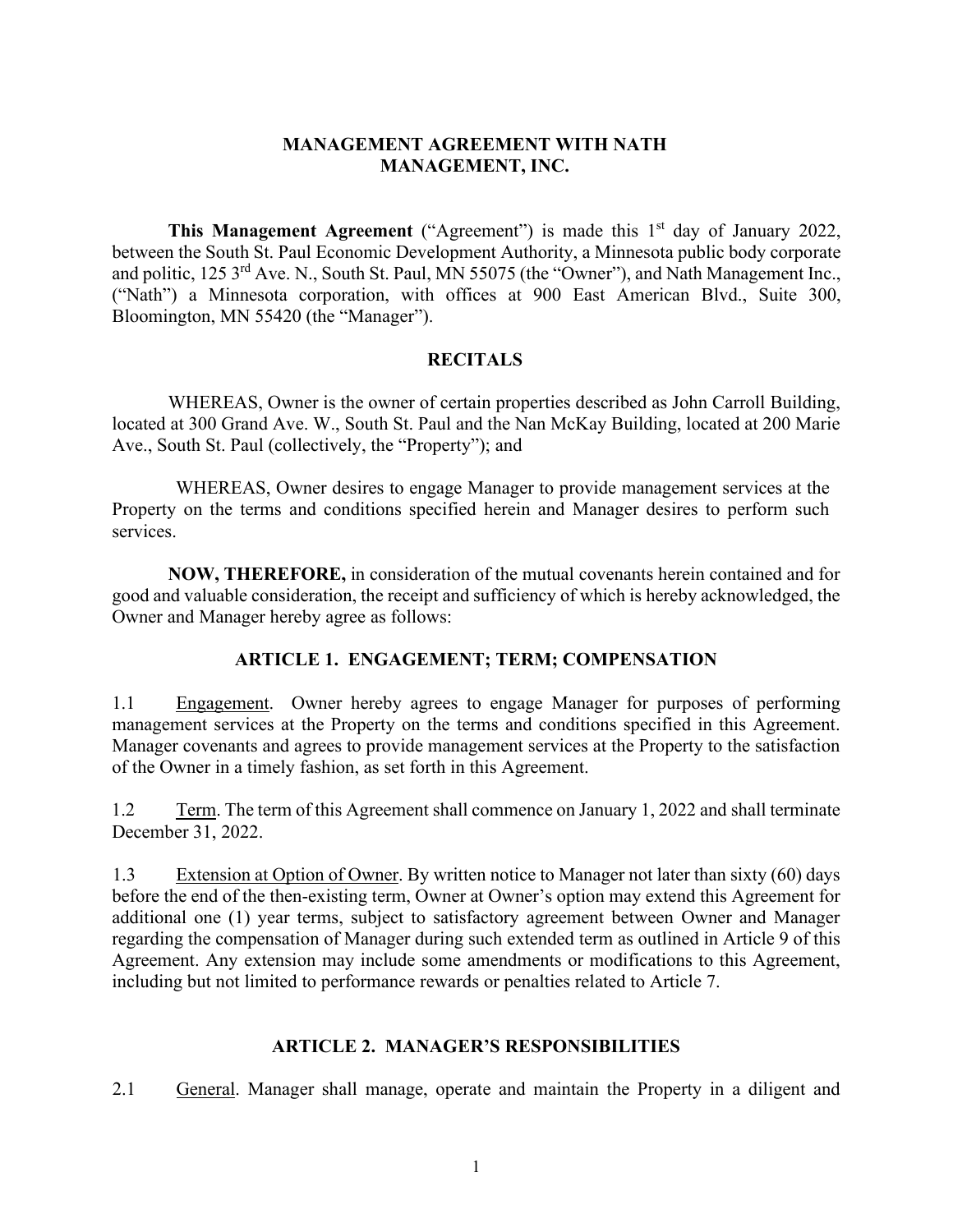competent manner designed to protect and promote the interests of Owner and the successful operation of the Property in full compliance with all laws, rules and regulations of the US Department of Housing and Urban Development ("HUD"), the State of Minnesota, the City of South St. Paul, and other governmental jurisdictions providing funding or oversight of the HUD Public Housing Program, HUD Capital Fund Program, the HUD Congregate Housing Services Program, and related programs of Minnesota Housing and the City of South St. Paul. Manager's responsibilities shall include completing all forms, reports, and other Property obligations and requests determined necessary and appropriate by HUD, the State of Minnesota, the City of South St. Paul, and other governmental entities. Manager's duties shall include the engagement, coordination, and supervision of employees and contractors necessary for providing services for the proper operation of the Property in accordance with the other terms and provisions of this Agreement, including, without limitation, performing all functions and obligations detailed in the Owner's Admissions and Occupancy Policy including but not limited to applicant screening and leasing, rent calculation, income re-exam and redetermination, resident relations and continued occupancy, lease enforcement and eviction actions if necessary, all HUD, Minnesota Housing Finance Agency (MHFA), and other governmental agency reporting and paperwork, building engineering, life safety systems, elevator maintenance, HVAC system maintenance and improvement, annual housekeeping and preventative maintenance unit and building inspections, pre-PHAS inspections; capital needs assessments, cleaning and janitorial, pest control, snow removal, window cleaning, landscape and plantscape maintenance, lighting maintenance and repair, metal cleaning, and trash removal. Manager shall act in a fiduciary capacity with respect to the proper protection of and accounting for Owner's assets. In this capacity, Manager shall deal at arm's length with all third parties and Manager shall serve Owner's interest at all times. Manager agrees to perform the services enumerated in this Article with professional skill and care commensurate with the size, location, complexity and value of the Property. In furtherance of its duties under Section 14.6 herein, Manager shall take all actions necessary and appropriate to defend Owner and the Property from any suits, claims or other proceedings brought by third parties against Owner or the Property and shall inform Owner of and confer with Owner regarding any actions taken to defend any such suits, claims or proceedings.

2.2 Employees: Independent Contractor and Agent Status. Manager shall, at all times, have in its employ a sufficient number of capable employees to enable it to properly, adequately, safely and economically manage, operate, maintain and account for the Property, however, at no time shall there be less than one (1) Regional Manager, two (2) Property Managers, one (1) Administrative Assistant, two (2) Maintenance Technicians and two (2) Caretakers for the Property without the consent of the City Administrator or his/her designee. All employment arrangements regarding the management of the Property are the sole responsibility and concern of the Manager; and Owner shall have no liability with respect thereto. Such employment arrangements include all matters pertaining to the hiring, employment, supervision, compensation, promotion and discharge of such employees. Manager, which is in all respects the employer of such employees, shall fully comply with all applicable laws and regulations having to do with worker's compensation, social security, unemployment insurance, hours of labor, wages, working conditions and other employer-employee related subjects. Regarding such arrangement and related matters, Manager is engaged independently in the business of managing the Property as an independent contractor. To the extent Owner maintains direct control over Manager's actions under the terms of this Agreement, or as otherwise required by law consistent with the terms of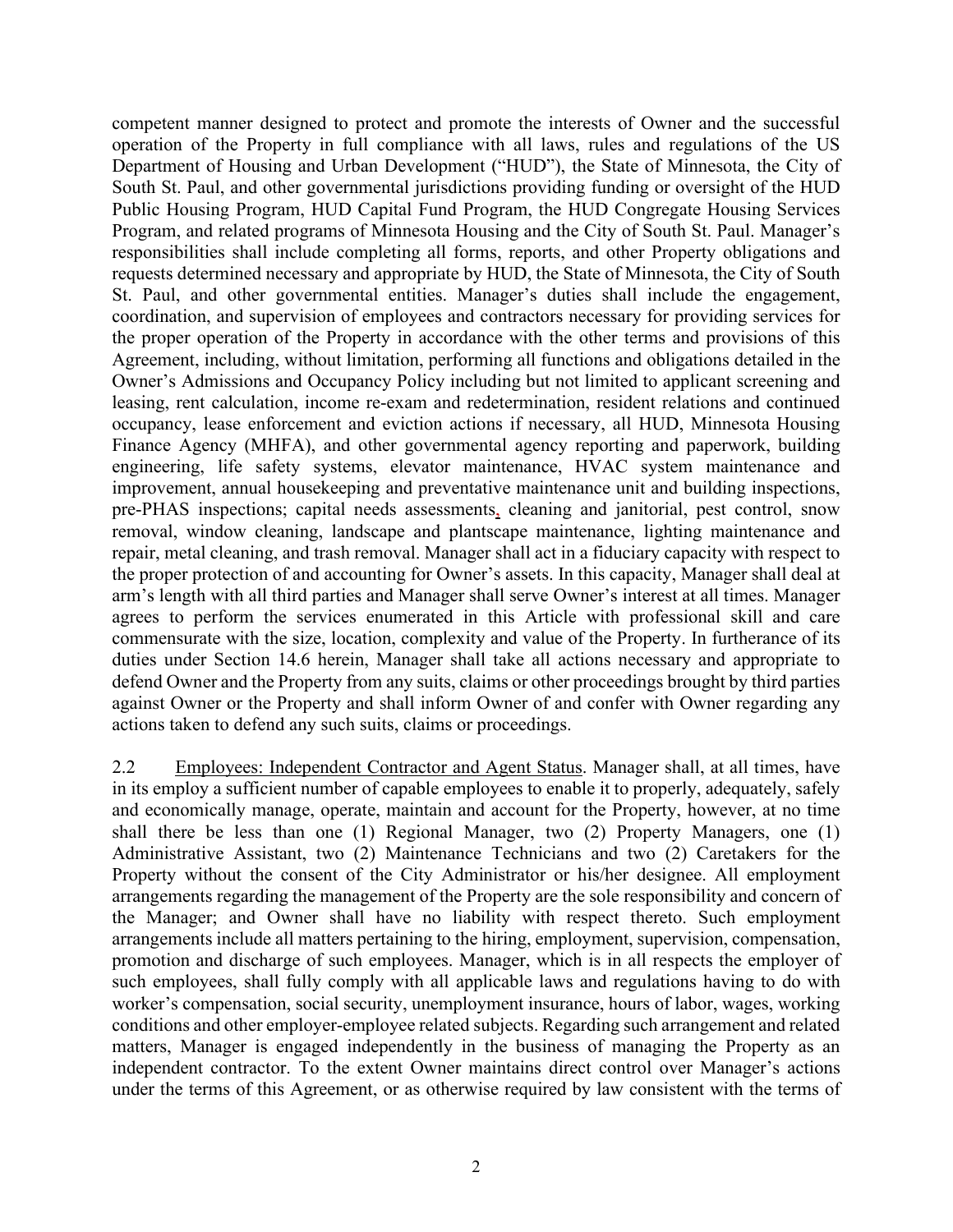this Agreement, Manager shall be considered an agent of Owner.

2.3 Compliance with Laws and Other Legal Requirements. Manager shall be responsible for full compliance with federal, state and municipal laws, statutes, constitutional provisions, ordinances, regulations, and orders, including contractual requirements and obligations ("Laws"), pertaining to the leasing, use, operation, repair and maintenance of the Property, including without limitation, all Laws relating to environmental protection, energy savings performance, fair housing or fair employment, and, in particular, by way of exemplification and not limitation, those Laws prohibiting or making illegal any discrimination based on disability, ancestry, marital status, public assistance status, sex, national origin, affectional preference or familial status in the sale, rental or other disposition of housing or any services rendered in connection therewith or in connection with employment practices and with the rules, regulations or orders of the local Board of Fire Underwriters or other similar body. Manager, with Owner's prior written approval, shall promptly remedy or contest, any violation of any such Law, which comes to its attention.

2.4 Compliance with Programs. The parties acknowledge and agree that Owner has provided Manager with all housing finance regulations and program guidelines required for the leasing, management, and operation of the Property, including the Owner's Admissions and Occupancy Policy. Manager shall be responsible for full compliance with all such regulations and guidelines (including required record keeping and reporting), including offering suggestions on updating or revising such Policy. Manager represents that Manager is generally familiar with, and has previous experience in managing property governed by, regulations and guidelines similar to those in effect with respect to the Property.

2.5 Approved Budgets. Initially and in July of each calendar year, Manager shall have an initial budget meeting with Owner to assist Owner in the preparation of a cash flow forecast and an operating and capital improvement budget for the Property for the next ensuing calendar year. The operating budget shall set forth on a cash basis the projected revenues for the next succeeding calendar year and the capital and operating expenses to be incurred during such year, all in reasonable detail with each category of expense listed on a separate line. The capital improvement budget shall set forth on a cash basis and in reasonable detail a description of all capital improvements, repairs, and replacements which Manager and Owner propose to make for the Property during the next succeeding calendar year and the estimated cost of such capital items. In addition, the Manager agrees to assist the Owner in developing a five-year capital improvement plan, which shall include projected costs.

Manager agrees to use diligence and to employ all reasonable efforts to assure that the actual costs of managing, maintaining and operating the Property shall not exceed the approved budget either in total or in any one accounting category. Manager shall have the right to suggest budget revisions from time to time and Owner agrees to consider such suggestions and revisions; however, should Owner fail to favorably respond in writing within thirty (30) days of the receipt of the submission, then the same shall be deemed not approved.

During the calendar year the Manager agrees to inform Owner of any material increases in costs and expenses that were not foreseen during the budget preparation period and thus were not reflected in any approved budget.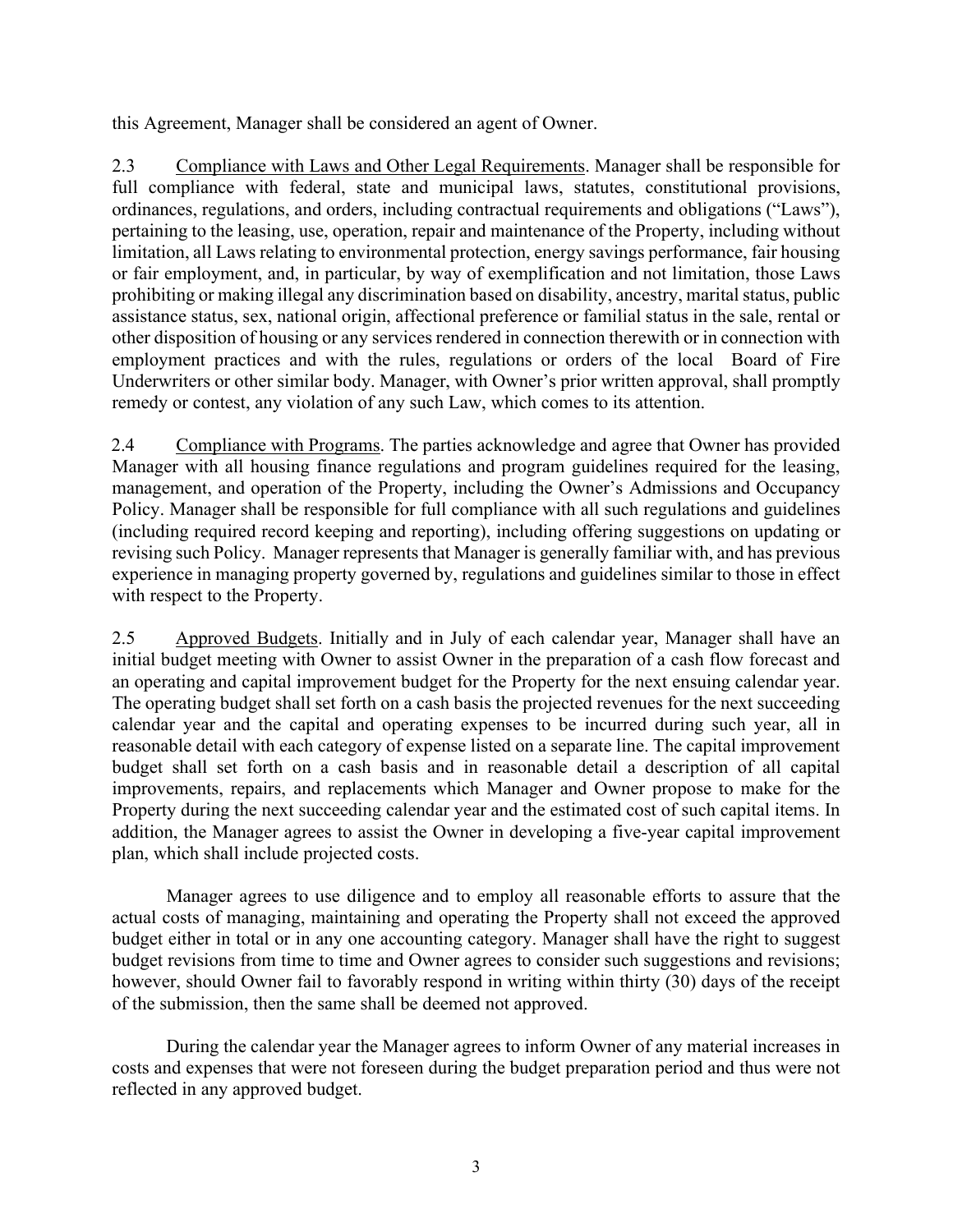2.6 Collection of Rents and Other Income, Vacant Units. Manager shall use diligent efforts to collect all rents and all other charges of whatever kind or nature which become due at any time from any space, tenant or other users of the Property. Manager shall attempt to maintain tenant accounts receivable at 2% or less of total dwelling unit rental income and maintain a total annual amount of uncollected rent average of .75% or less of gross rent charged to support a PHAS "A" rating for the financial assessment component. Manager shall collect and identify any income due to the Owner from miscellaneous services provided to tenants or the public including, but not limited to, tenant storage, building services or coin operated machines of all types. Manager shall not modify or amend rents due without written consent of Owner.

Manager shall achieve a maximum average annual vacant unit turnaround time of 21 calendar days.

2.7 Competitive Bidding. All bids for contracts for repairs, capital improvements, or goods and services shall comply with HUD, Office of Public and Indian Housing guidelines, Federal Office of Management and Budget guidelines, Minnesota Statutes, and the guidelines set forth in Owner's procurement policy and shall be awarded and entered into after Manager makes a recommendation to Owner.

2.8 Payments and Expenses; Repairs. The Manager shall not authorize any expenditure in excess of \$5,000 unless specifically authorized by the Owner; provided that emergency repairs involving manifest danger to life and property, or immediately necessary for the preservation and safety of the Property, or for the safety of the Residents and Occupants, or required to avoid the suspension of any necessary services to the Property, may be made by the Manager without regard to the cost limitation imposed by this Section with the understanding that the Manager, if at all possible, will confer immediately with the Owner regarding every such expenditure. The Manager shall not incur liabilities on behalf of the Owner (direct or contingent) which, in the aggregate will exceed at any time \$10,000 unless specifically authorized by the Owner. The Manager shall not incur liabilities on behalf of the Owner (direct or contingent), which require payment more than one year from the creation thereof, unless specifically authorized by the Owner. Manager shall attend to the making and supervision of all ordinary repairs, decorations and alterations subject to the limits of the approved operating budgets and in compliance with the Owner's performance standards for response times. In accordance with the approved budget, Manager shall be responsible for purchasing and maintaining adequate stocks of building operating and maintenance supplies on behalf of the Owner as Manager deems necessary to properly operate the Property.

Manager shall conduct pre-PHAS inspections of at minimum one floor and a maximum of two floors each month so that each floor of the Property will be inspected once per year, utilizing the Uniform Physical Condition Standards (UPCS) format and forms and/or current standards per HUD's PHAS and REAC systems. Completed forms shall be submitted to the HRA (via email) as a part of monthly reporting requirements. Documented maintenance items from these inspections shall be handled in accordance with the guidance below.

Manager shall acknowledge all non-emergency maintenance and repair calls to the reporting party within 12 hours and completion of non-emergency work-orders must be made within 7 days, unless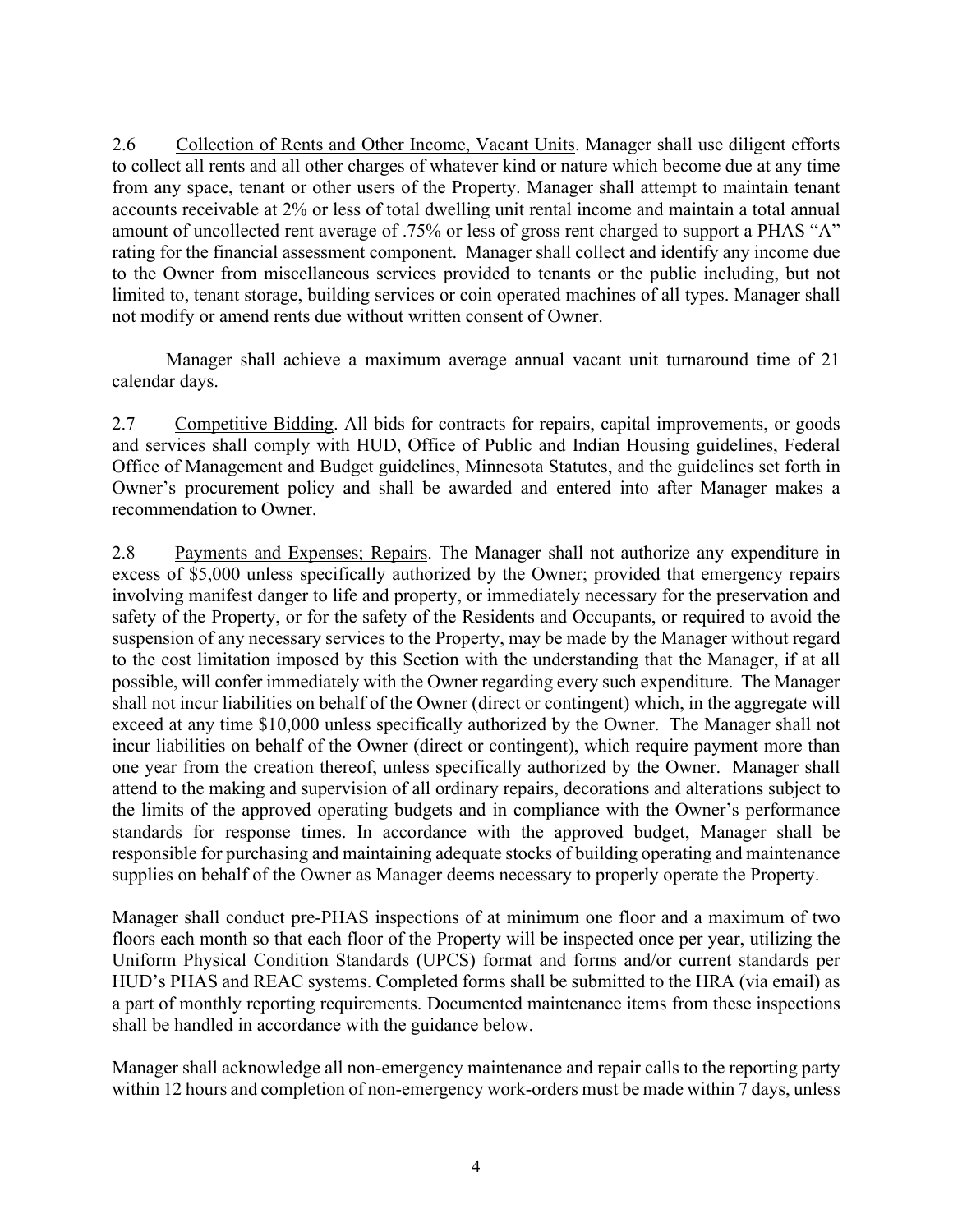extraordinary circumstances exist.

Emergency maintenance and repair calls must be responded to within 90 minutes of receipt and completion of emergency work-orders must be made within 24 hours, unless extraordinary circumstances exist.

The City Administrator or his/her designee shall be notified if the emergency or nonemergency repairs cannot be made within the timeframe contained in this section, accompanied by an explanation as to the circumstances preventing such compliance.

2.9 Capital Improvements. With respect to the purchase and installation of major capital improvements not included within the capital plan, the Manager shall recommend that Owner purchase such items when Manager believes such purchase to be necessary. Any such purchase shall adhere to Owner's Procurement Policy as well as applicable State and Federal guidelines prior to the purchase.

2.10 Service Contracts. All service contracts shall: (a) be approved by City Administrator or his/her designee, (b) be signed by Manager in its capacity as managing agent, (c) be assigned to Owner, (d) include a provision for cancellation thereof with or without cause by Owner or Manager upon not less than thirty (30) days' written notice, and (e) shall require that all contractors provide evidence of sufficient insurance. All service contracts shall be subject to the Owner's procurement policy. Upon termination of this Agreement, Owner thereafter shall assume all obligations under all approved service contracts and shall save and hold Manager harmless from any obligation or liability thereafter accruing under such approved service contracts, unless the result of Manager's act or omission. Manager understands that as of the date of this Agreement, there are existing service contracts. Manager agrees to assume responsibility for managing all existing service contracts, and to keep all existing service contracts in effect through their current terms, except in cases of default or with the written approval of Owner to terminate.

2.11 Tenant Wellness and Social Activities. The Manager agrees to provide and coordinate programming for tenant wellness and social activities on and off-site of the Property. The goal of such activities shall be to achieve resident stability, independence, community building and engagement with support from Manager's onsite staff. Manager shall provide monthly event calendars of the activities to the tenants. The Manager agrees to facilitate transportation with a third party vendor for those tenants who wish to attend these activities, at no additional cost to the Owner.

2.12 Meeting Requests. Manager shall attend any meetings as requested by the City Administrator or his/her designee.

### **ARTICLE 3. INSURANCE**

3.1 Owner's Insurance. The Owner, at the Owner's expense shall obtain and keep in force adequate insurance against physical damage (e.g., Special Causes of Loss Property Insurance covering all Real & Personal Property of Owner and including Business Income & Extra Expense with no coinsurance provisions. Real & Personal Property insurance shall be written on a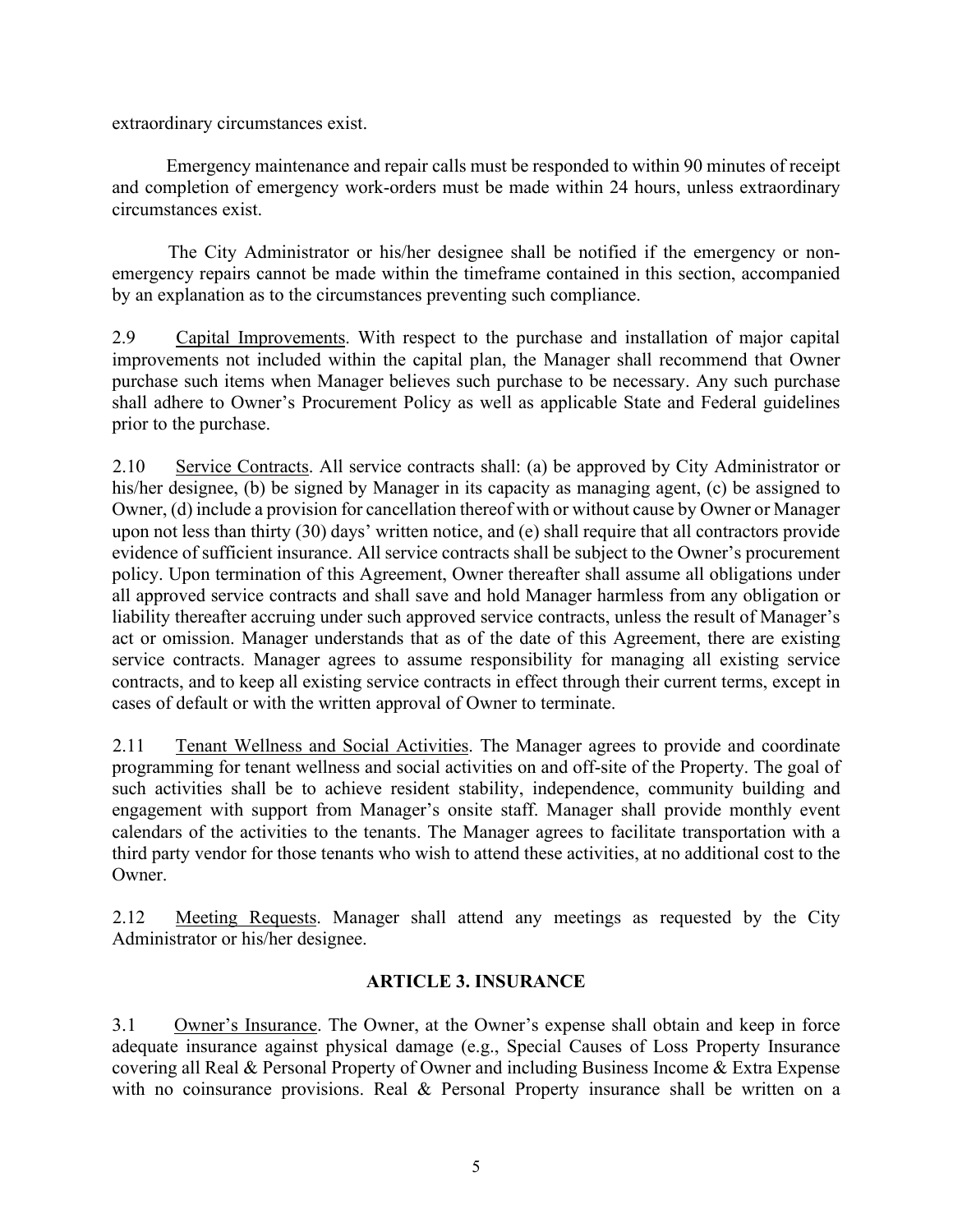Replacement Cost basis and Business Income and Extra Expense to be written actual loss sustained or an amount equal to 12 months' Gross Potential Rent. Property Insurance shall also include coverage for Theft and Monies & Securities and Machinery & Equipment Breakdown including Business Income & Extra Expense for those buildings with elevators and against liability for loss, damage, or injury (e.g., Commercial General Liability Insurance to property or persons which might arise out of the occupancy, operation, or maintenance of the Property). The amounts and types of insurance shall be acceptable to the Owner, and any deductible required under such insurance policies shall be the Owner's expense. The Manager shall be named as an insured on all liability insurance maintained with respect to the Property.

The Manager shall promptly investigate and make a full written report to the Owner of all accidents or claims for damage relating to the ownership, operation, and maintenance of the Property, the estimated cost of repair, and shall cooperate and make any and all reports required by an insurance company in connection therewith.

3.2 Manager's Insurance. Manager shall furnish Owner within fifteen (15) days of the effective date of this Agreement with certificates of insurance substantially in conformance with the form attached Exhibit B that is acceptable to Owner and provides evidence of Manager's worker's compensation, comprehensive general liability insurance, and automobile insurance in the following amounts:

- (a) Commercial General Liability Insurance, with a combined single limit of liability of at least \$2,000,000;
- (b) Workers' Compensation Insurance in accordance with statutory requirements;
- (c) Automobile Liability Insurance, with a combined single limit of liability of at least \$1,000,000 for each person and \$1,000,000 for each accident.

On an annual basis, Manager will provide Owner a certificate of insurance that provides evidence of such insurance within 15 days of the policy renewal date. Owner shall have 30 days from the receipt of that certificate to respond with any objections or requested revisions to such coverage amounts in writing to Manager, which response Manager shall not unreasonably oppose. Such certificates shall provide that Owner will be given at least thirty (30) days prior written notice of cancellation or of any material change in the policies.

3.3 Fidelity Bond. The Manager shall obtain at its own expense a third-party Fidelity Bond in an amount equal to one month's gross receipts, for the benefit of Owner. The premium on said Fidelity Bond shall not be payable from the operating funds of the Property.

3.4 Contractor's Insurance. Manager shall require, prior to beginning work, that all contractors brought onto the Property have current insurance coverage at the contractor's expense and deliver certificates evidencing the existence of said coverage to the Manager with the requirement that the Manager be notified at least thirty (30) days prior to any lapse or termination in the following minimum amounts: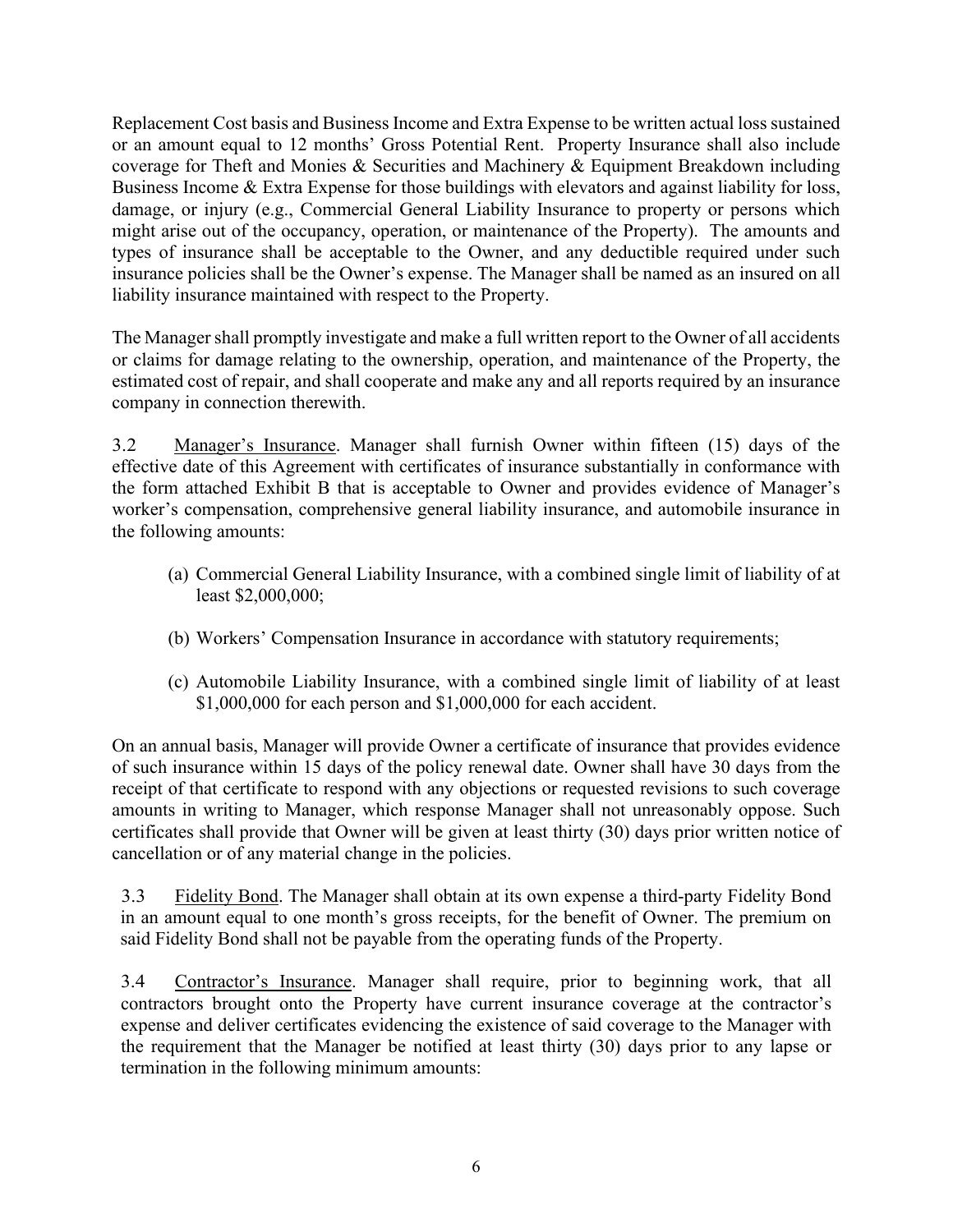- (a) Comprehensive General Liability Insurance with combined single limit of liability of at least \$500,000.
- (b) Worker's Compensation Insurance in accordance with statutory requirements.
- (c) Comprehensive Automobile Insurance with a combined single limit of liability of at least \$500,000.

Manager must obtain the Owner's written permission to waive any of the above requirements. Higher coverage may be required if the work to be performed is sufficiently hazardous. Manager shall obtain and keep on file a Certificate of Insurance for each contractor as required in this Section that is substantially in conformance with the form attached as Exhibit C.

### **ARTICLE 4. REPORTING AND RECORDKEEPING**

4.1 Financial Reports. Manager shall furnish reports of all monthly revenue and expense statements and rental/income transactions occurring during each calendar month. These reports are to be received by Owner by the twentieth of each month and must show all revenues and expenses by category, including, but not limited to collections, delinquencies, uncollectible items, vacancies, evictions, accounts payable/receivable financial statements, HUD reporting, , and other matters pertaining to the management and operation of the Property during such month. Fiscal year end reports for audit purposes are due by January 31 each year.

4.2 Account Classification. Manager shall adopt Owner's chart of accounts (a system of classification of accounting entries) or provide a means of classification, which can be readily translated and uploaded to Owner, which shall include distinguishing between operating and capital expenditures.

4.3 Property Expenses. Manager will be responsible for assuring all invoices for the services necessary to properly operate and maintain the Property are reviewed, coded, approved and submitted by Manager to Owner for payment in a timely manner.

4.4 Accounting Procedures. Detailed procedures for collection of rents and payment of expenses will be an addendum to this contract. In general, however, Manager will certify tenant rent and issue rent statements. Owner will collect rent payments and send batch information to Manager to record against the tenant receivable. Owner will have view only access to the Manager's accounting software, so both parties can review the status of collections.

4.5 Supporting Documentation. As additional support to the monthly financial reports, Manager shall provide the following:

- (a) Detailed tenant rent roll listing by unit: tenant name, suite or apartment number, base rent, and other charges, total rent due and the amount of any deposits being held.
- (b) Detailed Account Receivable Reconciliation listing: balance carried forward from last month, amount of monthly billing, cash received during current month, any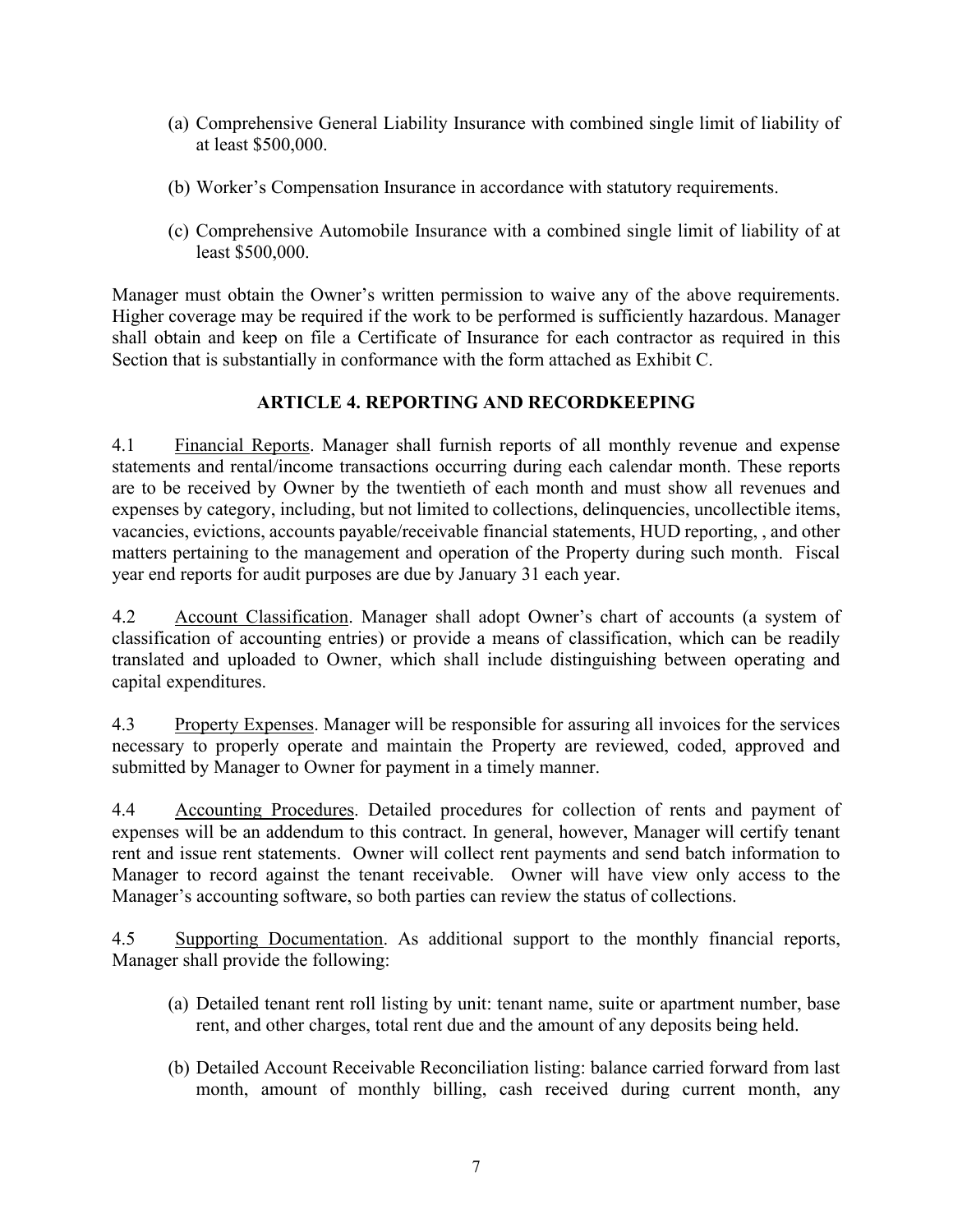adjustments made and the balance due at end of current month for each delinquent tenant.

(c) Other information as reasonably requested.

4.6 Property Summary. Manager shall submit a Property summary to the Owner in narrative form by the twentieth of each month, along with charts and graphs if appropriate. At a minimum, the summary shall contain the following information:

- (a) Police or other emergency call reports.
- (b) Move-in/Move-out reports, including beginning month occupancy and ending month occupancy data, and vacant unit turnaround data.
- (c) Households on waiting lists.
- (d) Completed pre-PHAS inspections as defined in 2.8 above utilizing the Uniform Physical Condition Standards (UPCS) format and/or current standards per HUD's PHAS and REAC systems.
- (e) Monthly maintenance and preventative maintenance reports.
- (f) Any current and pending legal matters, including eviction actions, formal complaints, etc.
- (g) Other monthly and annual reports consistent with the Owner's goals and performance monitoring requirements.

### **ARTICLE 5. PERFORMANCE EVALUATION; AUDIT RIGHTS**

On at least an annual basis during the term of this Agreement, the City Administrator or his/her designee will conduct a performance evaluation of Manager's performance under this Agreement. The criteria of evaluation may include but will not necessarily be limited to:

- (a) financial performance of the Property (including vacancy levels, turnover, control of operating expenses and variance between budgeted and actual expenses);
- (b) physical condition of the Property, including Manager's performance under Articles 2.8 and 4.6 (d) of this Agreement;
- (c) Manager's responsiveness and ability to resolve tenant and Owner complaints;
- (d) Manager's cooperation in resolving audit findings;
- (e) results of PHAS scores (see Article 7);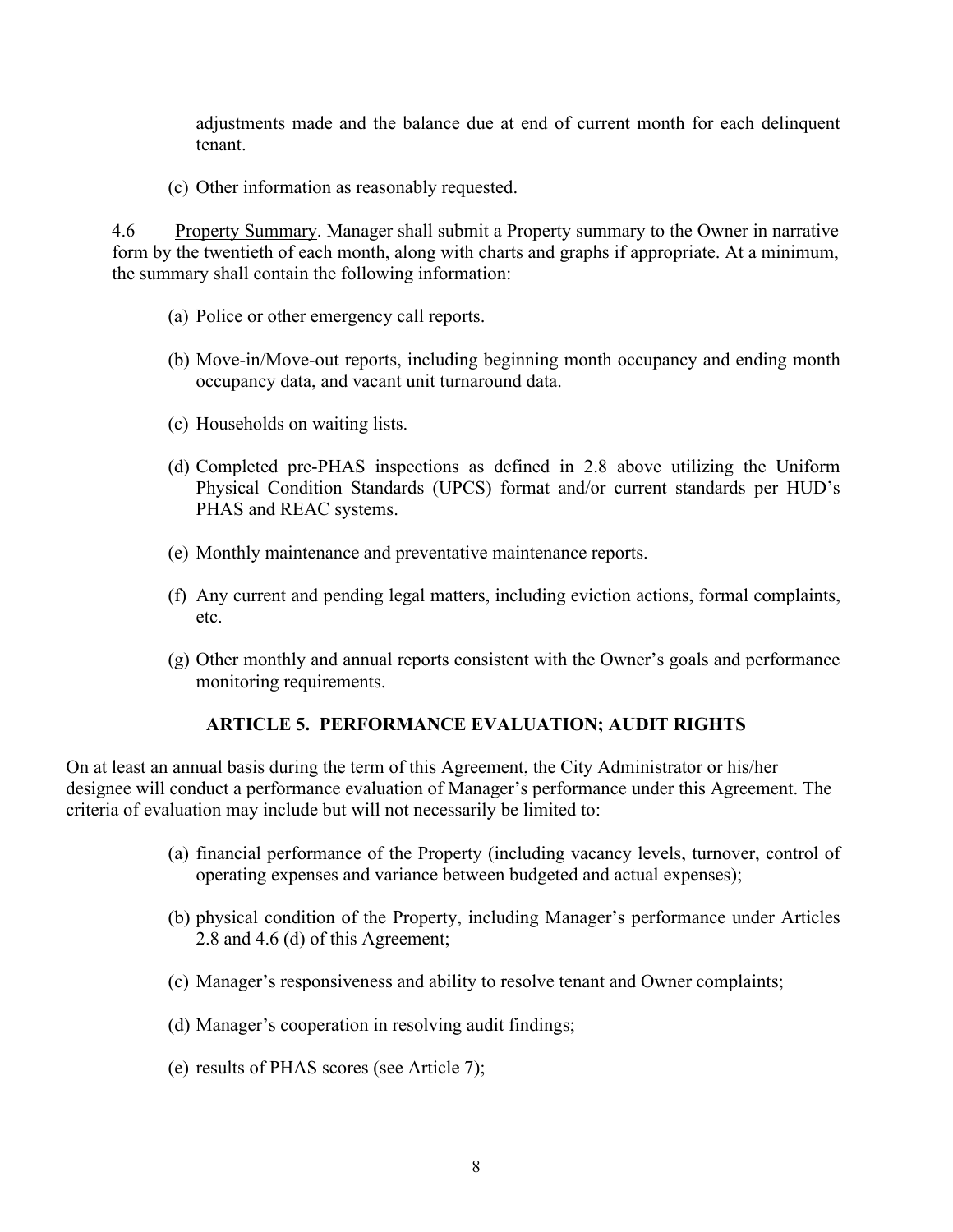- (f) other customary and reasonable indicia of operation and management of multifamily apartment projects;
- (g) compliance with requirements of Section 2.6 regarding collection of rents and vacancy turnarounds;
- (h) overall management of capital improvement projects;
- (i) compliance with responsiveness to emergency and non-emergency repairs;
- (j) quality and effectiveness of tenant wellness and social activities;
- (k) the manner of discharge by Manager of any of its other responsibilities under this Agreement;
- (l) calculation of tenant rent for Public Housing Units must be accurate and complete and HUD Form 50058, reflecting that data, must be submitted timely and Manager shall maintain a PIC Reporting Rate of 95% or higher throughout the calendar year.
- (m) Manager's ensuring that all staff are properly trained and qualified for their current position and are provided with regular ongoing training opportunities relevant to their position. An outline of Manager's training programs shall be submitted to the City upon contract award and thereafter on an annual basis, describing the types of courses and instruction offered.

Manager and Owner will have at least quarterly meetings to discuss Manager's ideas that could result in improved operating efficiencies at the Property and/or improved quality of experience of the tenants. Owner acknowledges that, in the evaluation of Manager, Owner's failure to perform its undertakings set forth in Sections 2.4 and 7.2 which materially and adversely affects Manager's performance, or substantial variance between Manager's reasonable recommendations regarding capital repairs, replacements and improvements and Owner's approved budgeted amounts therefor which variance materially and adversely affects the condition of the Property or portions thereof, may be relevant.

### **ARTICLE 7. PUBLIC HOUSING PROGRAM**

7.1 Management of Public Housing Units. Manager agrees to manage and operate the Public Housing Program/Units, the Capital Fund Program/Units, and the Congregate Housing Services Program/Units on behalf of Owner under the same terms and conditions set out generally for the Property under this Agreement, provided that this Agreement and the rights and obligations of the parties are subject in all respects to all Public Housing Program Requirements. In the event that the Public Housing Program Requirements require modification or termination of this Agreement with respect to the Public Housing Units, Manager hereby agrees to such modification or termination, as so required. The Public Housing Program Requirements include (but are not limited to) the Public Housing Assessment Standards as described in Section 7.2.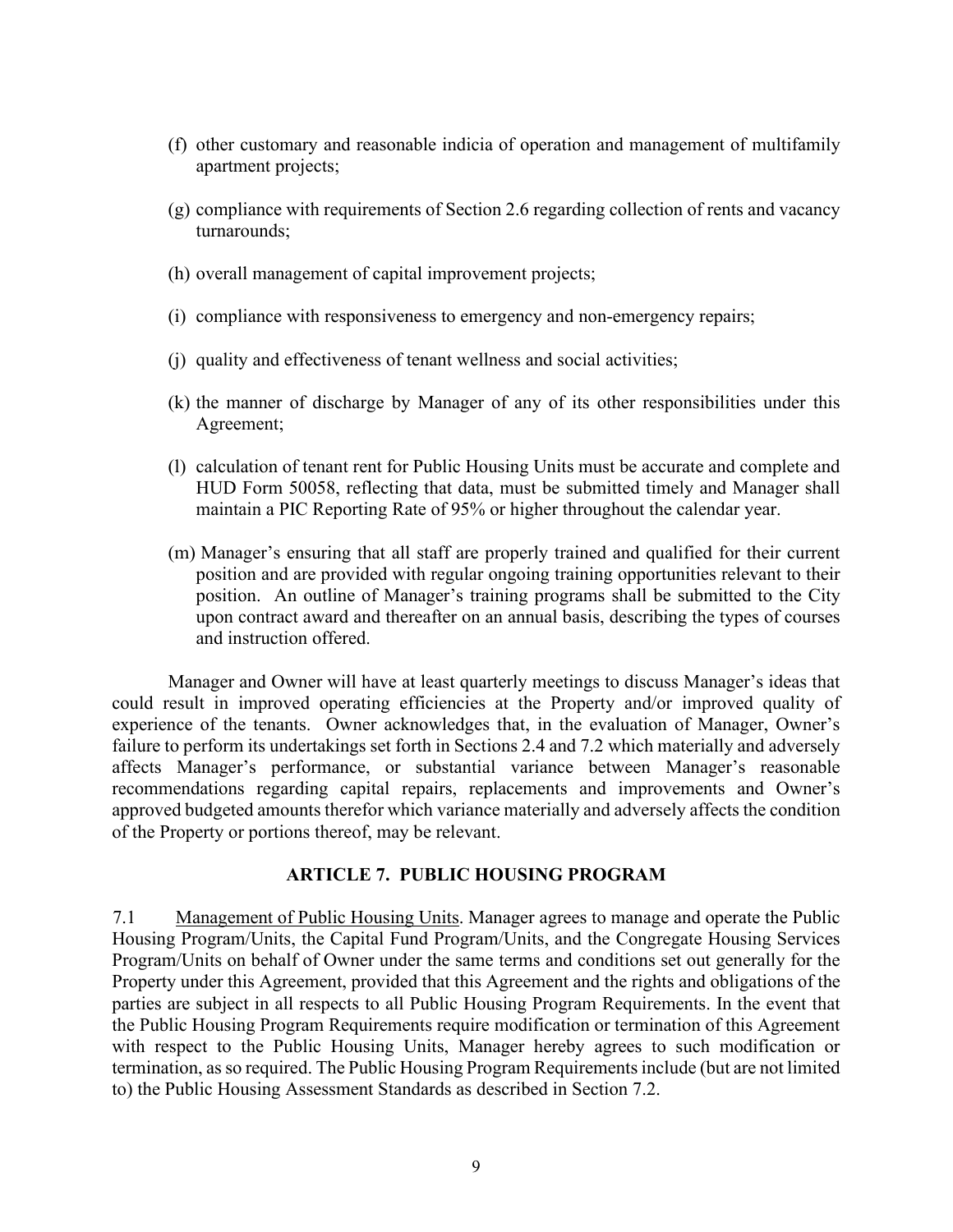7.2 Public Housing Assessment System Standards. The Manager will be expected to implement the necessary tracking systems and inspection protocols to meet the requirements of HUD's Public Housing Assessment Standards ("PHAS") and to maintain the Owner's High Performer standard. PHAS is a means for HUD to evaluate the Owner and its operation of public/publicly assisted housing. A majority of these requirements will only apply to the Public Housing Units, although there are some criteria that will apply to the entire agency. PHAS contains four subsystems which are evaluated by HUD; each subsystem receives a portion of a 100-point score: Physical Assessment Subsystem, Financial Assessment Subsystem, Management Assessment Subsystem and Capital Fund Program.

The Manager shall be responsible for completing a variety of tasks for each of the four subsystems as follows:

- (a) Physical Assessment Subsystem. Each unit must be inspected by the Manager annually comparing against the standards from the Uniform Physical Condition Standards found within the Final Rule at 24 CPR 902.23 of the Federal Register (access to the description of the standards at the HUD website i[s www.hud.gov/reac\).](http://www.hud.gov/reac)) The Real Estate Assessment Center ("REAC") will conduct random inspections of the units on an annual basis and will review the Manager's files as to conditions inside and outside of each unit. The Manager shall be responsible to accompany REAC employees on the inspection and respond in writing to any correspondence requiring correction.
- (b) Financial Assessment Subsystem. The Manager shall be responsible for providing information to the Owner's staff for calculation of the sub-indications as determined by the City Administrator or his/her designee.
- (c) Management Assessment Subsystem. The Manager will assist in the full preparation of all of the documentation necessary for this subsystem. There are three sub-indicators, and the Manager is responsible for the information for all sub-indicators except "Accounts Payable":
	- (i) Occupancy*.* The sub-indicator grades the Owner on the occupancy of its Public Housing Units by comparing unit months leased divided by months available.
	- (ii) Tenant Accounts Receivable. The sub-indicator compares the Owner's tenant accounts receivable to tenant revenue collected for Public Housing Units.
	- (iii) Accounts Payable. This sub-indicator measures the Owner's total vendor accounts payable, both current and past due, against total monthly operating expenses by taking accounts payable divided by the average monthly operating expenses, all as to Public Housing Units.
- (d) Capital Fund Program. The purpose of the Capital Fund Program is to provide funds to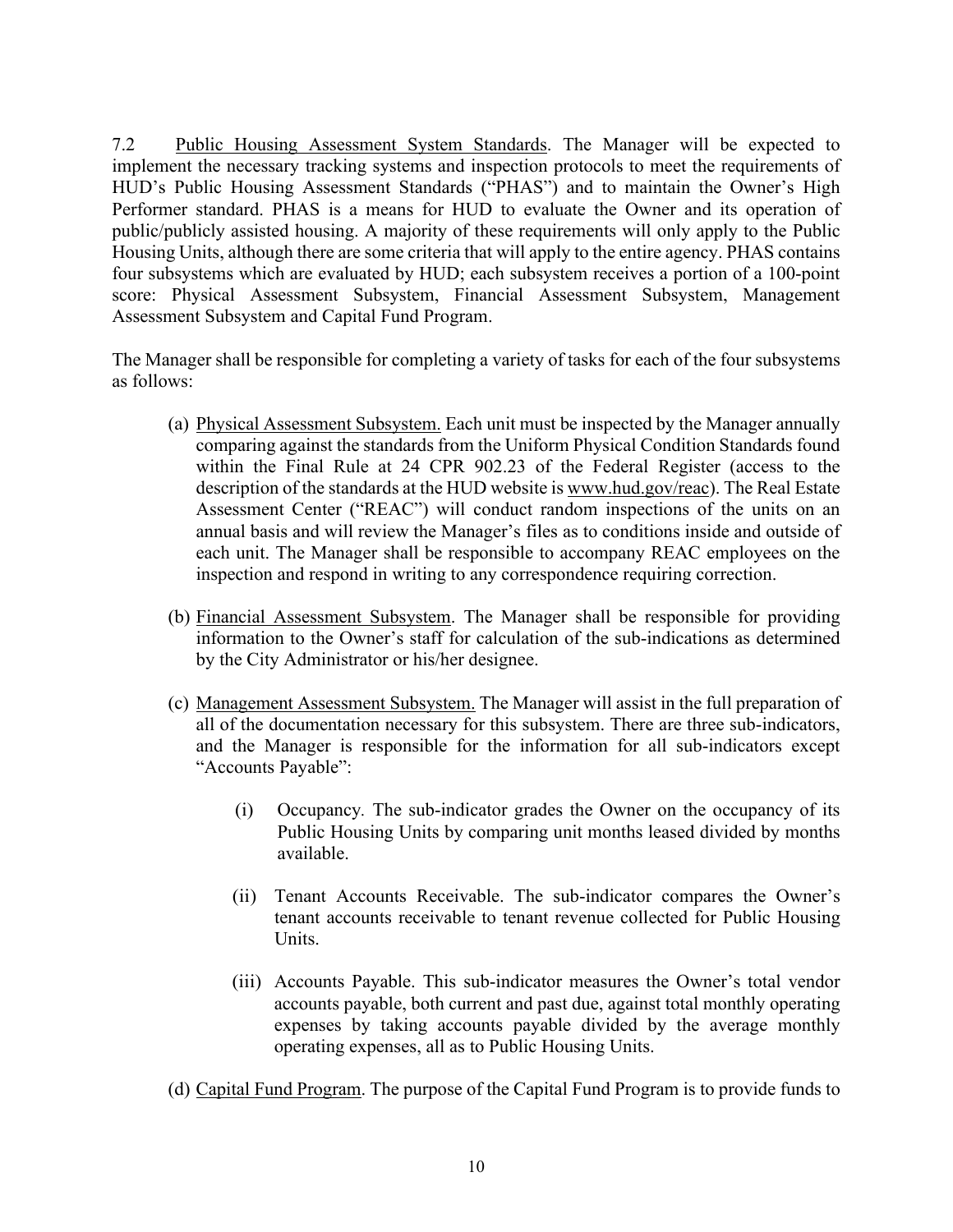modernize/develop Annual Contributions Contract units and improve overall occupancy.

(e) Manager shall assist Owner in ensuring the timeliness of Capital Fund obligation and occupancy, PHAS reporting, preparation for PHAS inspections, and other requirements as detailed in PHAS regulations.

7.3 Implementation. Owner shall provide to a designated employee of Manager reasonable direction and training as to the proper implementation of the procedures and reporting requirements set forth in Article 7.

### **ARTICLE 8. LEASING AND CONTINUED OCCUPANCY**

8.1 Authority. Owner hereby gives Manager the authority to advertise the Property for rent, to display signs thereupon, and to rent same; to negotiate and renew leases for terms not in excess of one (1) year; to institute and prosecute actions to evict tenants and recover possession; to sue for and recover rent and other sums due; and, when expedient, to settle, compromise and release such actions and suits, using the Owner's Admissions and Occupancy Policy.

8.2 Fair Housing. The Property which is the subject matter of this Agreement is offered without regard to any disability, race, color, religion, creed, marital status, public assistance status, sex, national origin, affectional preference or familial status. All standards for the acceptance and rejection of prospective tenants shall be applied on a uniform basis without regard to any disability, race, color, religion, creed, marital status, public assistance status, sex, national origin, affectional preference or familial status and shall comply with any individual program guidelines and Owner adopted preferences.

### **ARTICLE 9. COMPENSATION**

The Manager shall be compensated for its services under this Agreement on a monthly basis, payable by the Owner within ten (10 business) days of the receipt of an invoice and the Owner's reports due under Article 4. The monthly fee shall amount to a total of \$50,000 and shall be inclusive of any and all charges due to Manager from Owner. No additional compensation shall be due to Manager above and beyond the monthly fee stated herein during the term of this Agreement.

Not later than July 1, 2022, the City Administrator or his/her designee will conduct a performance evaluation of Manager's performance under this Agreement. The purpose of this evaluation will be to determine, at the Owner's sole discretion, whether extension in accordance with Article 1.3 of this Agreement is desirable and, if so, to define the compensation increase, if any, due to the Manager for such extended term. Evaluation for purposes of defining the compensation increase shall be completed generally in conformance with the evaluation matrix included in Exhibit A of this Agreement subject to a consideration to the wage increases in the market for employees such as those employed at the Property by the Manager.

### **ARTICLE 10. DEFAULT AND TERMINATION**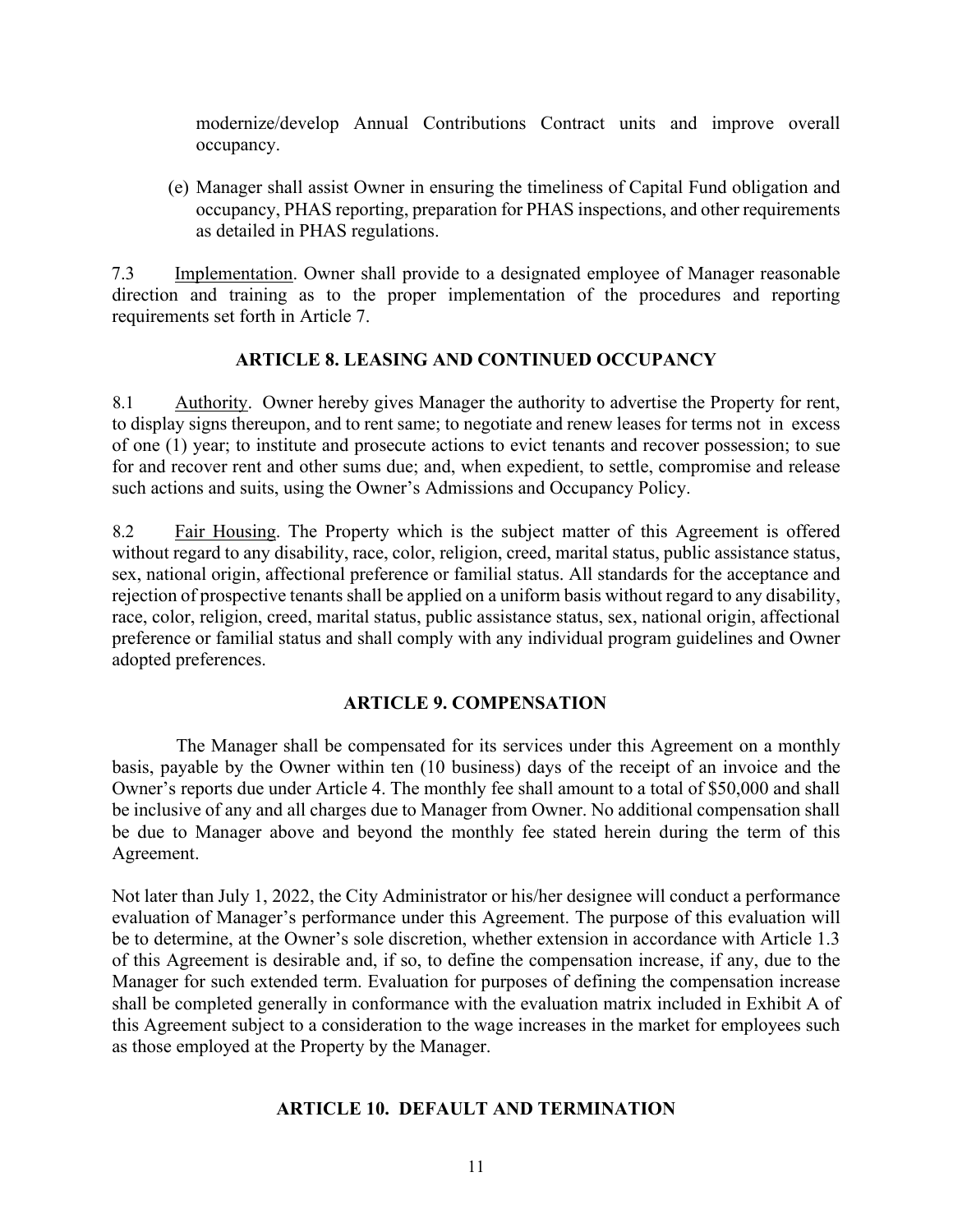- 10.1 Default. "Events of Default" in this Agreement means any of the following events:
	- (a) Manager is cited, debarred, or prohibited from property management by HUD; or
	- (b) any theft, embezzlement, defalcation, fraud, intentional property damage or similar act or omission on the part of any officer, employee, agent or contractor of Manager so long as if such is committed by other than the officer or employee the Manager will have a reasonable time to remedy the situation to make the Owner whole; or
	- (c) any of the Property fails to achieve a High Performer "PHAS" or "REAC" rating due in substantial part to the actions or inaction of Manager, following a six-month transition period form the start date; or
	- (d) Manager's performance is deemed unsatisfactory by the Owner, based on the performance evaluation conducted under Section 5; or
	- (e) the vacancy rate for the Property, in the aggregate, exceeds three percent (3%); or
	- (f) Manager shall own or manage any other Public housing in South St. Paul; or
	- (g) any failure or refusal to observe or perform any agreement or responsibility on the part of Manager under this Agreement.

10.2 Notice of Default. An Event of Default under Section 10.1, subsections (d), (e), (f), and (g), shall arise upon the Owner providing written notice thereof to Manager, and Manager shall fail to correct or cure within thirty days after the date of notice. An Event of Default under Section 10.1, subsections (a), (b), and (c), shall arise upon Owner providing written notice thereof to Manager.

10.3 Rights and Remedies. Upon the occurrence of an Event of Default, Owner may take any one, or any one or more together, of the following actions:

- (a) for financial defaults whereby Owner suffers specific financial damages, Owner may deduct the specific amount of financial damages from Manager's monthly fees,
- (b) for a default under Section 10.1(c), Owner may deduct \$2,000 per month from Manager's fees until the default is cured by proving to the Owner's satisfaction that the causes of the unsatisfactory performance have been remedied,
- (c) bring any action at law or in equity for damages, equitable relief or any other remedy,
- (d) terminate this Agreement in its entirety, or
- (e) terminate this Agreement as to one or more Properties with respect to which Manager is specifically in default.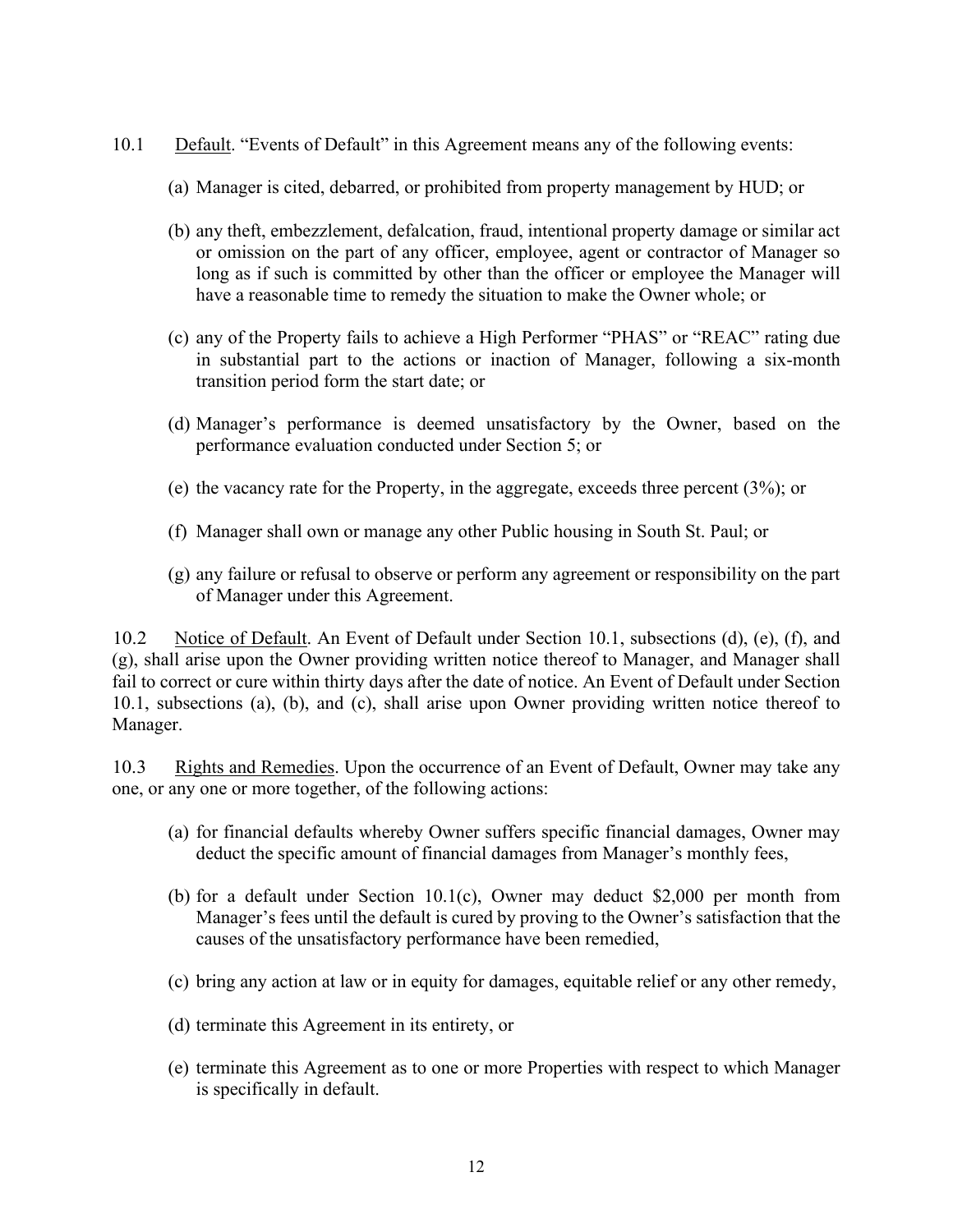10.4 Termination. This Agreement may be terminated by mutual consent of the Parties or for no cause by either Party. If terminated by one of the Parties, at least one hundred eighty (180) days prior written notice must be given to the other Party. Should a dispute arise regarding the remedy defined in 10.3(b) and continue for more than 30 days the Manager shall have the right to notice the Owner and no fees will be deducted between then and when the Owner finds a replacement Manager, in no case longer than the 180 days stated here.

10.5 Final Accounting. Upon termination of this Agreement for any reason, Manager shall deliver to owner all records, paper and electronic, original contracts, original leases, revenue recapture files, receipts for deposits, unpaid bills, and other information or documents which pertain to the Property to be delivered immediately upon such termination.

### **ARTICLE 11. CONFIDENTIALITY, COMPETITION**

11.1 Confidentiality. Manager and its officers, directors, employees, agents and affiliates shall not reveal any information regarding the financial condition or operations of the Property or Owner without the prior written approval of Owner. Should information be available in the public domain or required by any governmental agency it is not covered by this Article 11.

11.2 Data Practices. The parties acknowledge that Owner is subject to the Minnesota Government Data Practices Act, Minnesota Statutes, Chapter 13 (the "Act"). Manager shall abide by the provisions of the Act as so required by law. If and to the extent that the Manager or any of its consultants creates, collects, receives, stores, uses, maintains or disseminates data because it performs functions of Owner under this Agreement, then Manager (and its consultants) must comply with the requirements of the Act as if it were a government entity, and may be held liable under the Act for noncompliance. Owner shall designate the data to be provided by Manager when required to respond to any data requests under the Act. Manager agrees to promptly notify Owner if it becomes aware of any data requests, potential claims, or identified facts giving rise to potential claims, under the Act. Manager will require that its agreement with any consultant complies with this Section and the Act.

11.2 Competition. Manager agrees, by reason of its fiduciary capacity, not to solicit any tenant of the Property for the leasing and occupancy of any commercial or residential space in any building not owned by Owner, without the prior written consent of Owner.

11.3 Rebates. All trade discounts, rebates and refunds, and all returns from sale of surplus materials and equipment shall accrue to Owner, and Manager shall make provisions so that they can be secured.

### **ARTICLE 12. NOTICES**

12.1 Notices. All notices, demands, consents, and reports provided for in this Agreement shall be in writing and shall be given to Owner or Manager at the address set forth below or at such other address as they individually may specify hereafter in writing: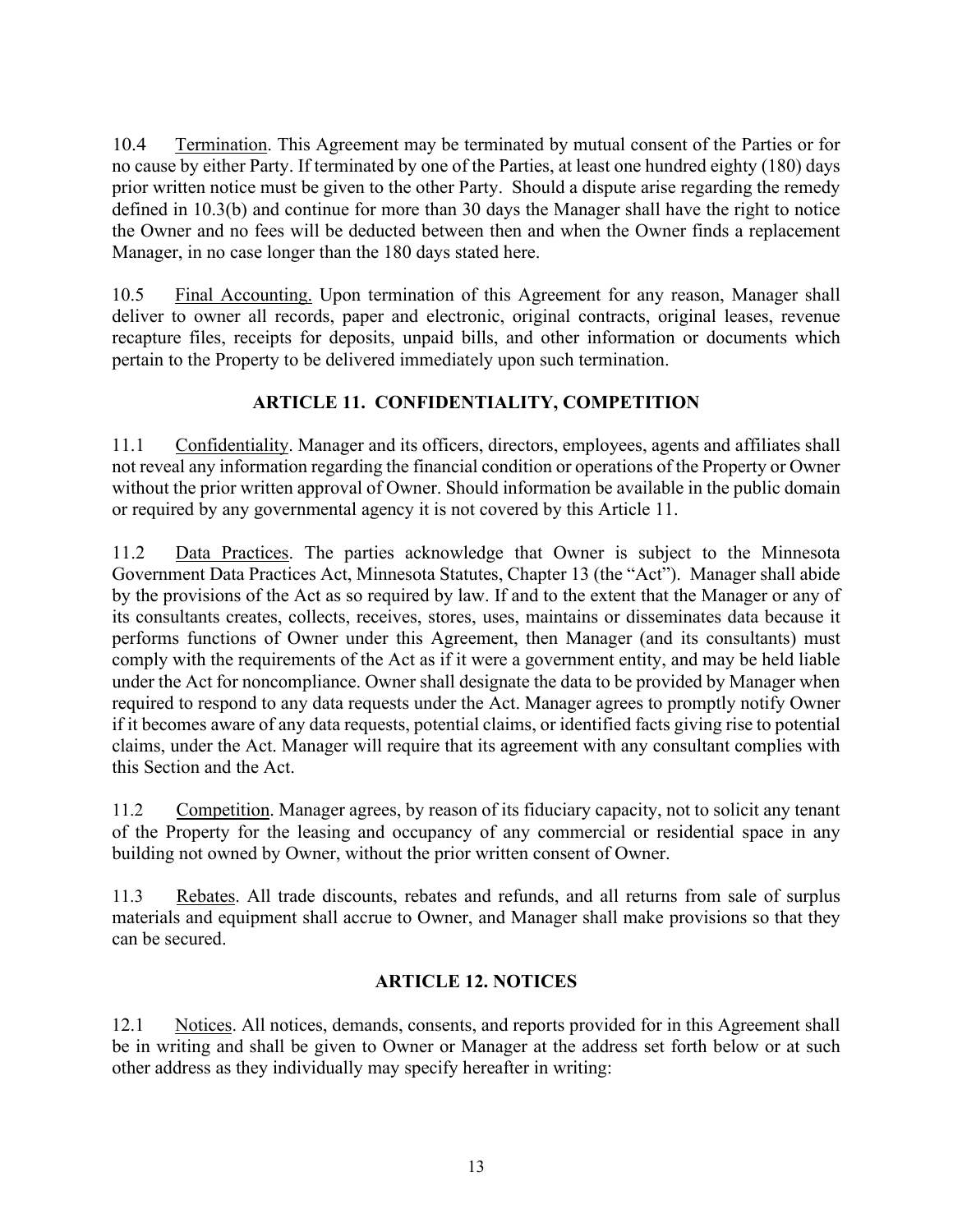| wner:    | City of South St. Paul<br>$125 \,$ 3 <sup>rd</sup> Ave. N.<br>South St. Paul, MN 55075<br>Attn: City Administrator                                           |
|----------|--------------------------------------------------------------------------------------------------------------------------------------------------------------|
| Manager: | Nath Management, Inc.<br>900 East American Boulevard<br>Bloomington, MN 55420<br>Attn: Director of Real Estate<br>Attn: Shalini Nath-Walia, VP and Treasurer |

Such notices or other communications shall either be mailed by United States registered or certified mail, return receipt requested, postage prepaid, or delivered by hand. For purposes of this Agreement, notices will be deemed to have been "given" upon personal delivery thereof or fortyeight (48) hours after having been deposited in the United States mails as provided above.

### **ARTICLE 13. INFORMAL DISPUTE RESOLUTION**

13.1 Informal Resolution Efforts. In the event that a dispute arises between the parties as to the interpretation or performance of this Agreement, then upon written request of either party, representatives with settlement authority for each party shall meet in person within thirty (30) days of the receipt of such written request and confer in good faith to resolve the dispute.

13.2 Mediation. Subject to Section 10.3, disputes unable to be resolved under Section 13.1 shall be submitted to mediation within thirty (30) days of the written request of one party, or upon such time as mutually agreed by the parties. The parties may agree on one mediator, whose costs will be borne by the parties equally.

### **ARTICLE 14. MISCELLANEOUS**

14.1 Assignment. This Agreement and all rights and obligations hereunder shall not be assignable by Manager.

14.2 Consent and Approvals. Required consents or approvals by Owner may be given only by representatives of Owner from time to time designated in writing by Owner. All such consents or approvals shall also be in writing.

14.3 Amendments. Except as otherwise provided herein, any and all amendments, additions, or deletions to this Agreement shall be null and void unless approved by the parties in writing.

14.4 Headings. All headings herein are inserted only for convenience and ease of reference and are not to be considered in the construction or interpretation of any provision of this Agreement.

14.5 Representations. Manager represents and warrants that it is fully qualified and licensed, to the extent required by law, to manage real estate and perform all obligations assumed by Manager hereunder. Manager agrees to comply with all such laws now or hereafter in effect.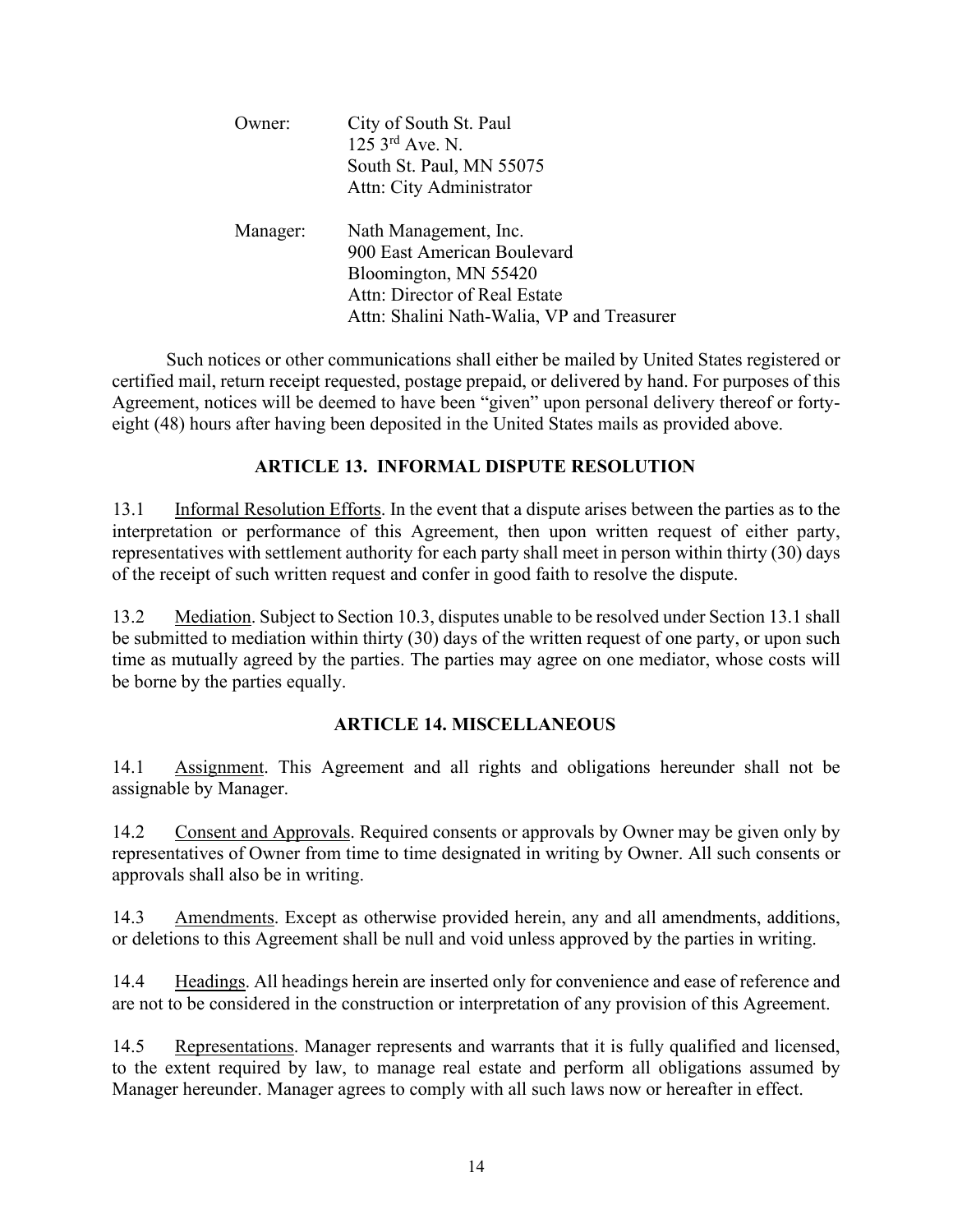14.6 Indemnification by Manager. With the exception of Property Managers Professional Liability and to the extent not covered by insurance of Owner or in excess of Liability policies carried by Owner, Manager shall indemnify, defend and hold Owner harmless from and against any and all claims, causes of action, liabilities, losses or damages that may be asserted against Owner as a result of Manager's failure to act in accordance with the terms of this Agreement. Owner shall be entitled to recover from Manager its costs of litigation and reasonable attorneys' fees if Owner incurs such costs and fees due to Manager's failure to act in accordance with the terms of this agreement.

14.7 Indemnification by Owner. Owner agrees to indemnify, defend and hold Manager harmless from liability arising out of or in connection with the Property, unless such liability is as a result of the gross negligence or willful misconduct of Manager, or would fall under the Property Managers Professional Liability coverage for related operations.

14.8 It is expressly understood and agreed that the provisions contained in this Section shall survive the termination of this Agreement to the extent the cause arose prior to such termination.

14.9 Cooperation. Should any claims, demands, suits, or other legal proceedings be made or instituted by any person against Owner which arise out of any of the matters relating to this Agreement, Manager shall give Owner all pertinent information and reasonable assistance in the defense or other disposition thereof. Should any claims, demands, suits or other legal proceedings be made or instituted by any person (other than Owner) against Manager which arise out of any of the matters relating to this Agreement, Owner shall give Manager all pertinent information and shall reasonably cooperate (at no cost or expense to Owner) in the defense or other disposition thereof; but nothing herein shall be deemed to modify, affect or impair the obligations of Manager set forth in Section 14.6.

14.10 Complete Agreement. This Agreement supersedes and takes the place of any and all previous management agreements entered into between the parties hereto relating to the subject matter hereof, and any prior negotiations or oral understandings between the parties.

14.11 Attorneys' Fees. If a party shall default under any of the provisions of this Agreement, and the non-defaulting party shall employ attorneys or incur other reasonable expenses for the collection of payments due hereunder, or for the enforcement of performance or observance of any obligation or agreement contained in this Agreement, the defaulting party will on demand therefor reimburse the non-defaulting party for the reasonable fees of such attorneys and such other reasonable expenses so incurred.

14.12 Waiver. The waiver by either party of a breach of any provision of this Agreement shall not operate as or be construed to be a waiver of any subsequent breach thereof. No delay on the part of either party in the exercise of any right, power, or remedy shall exist or be effective unless such waiver is made in writing and signed by the party to be bound thereby. All rights and remedies under this Agreement shall be cumulative. The exercise of any right, power, or remedy hereunder or under applicable law shall not be deemed an election of remedies or waiver of any other right.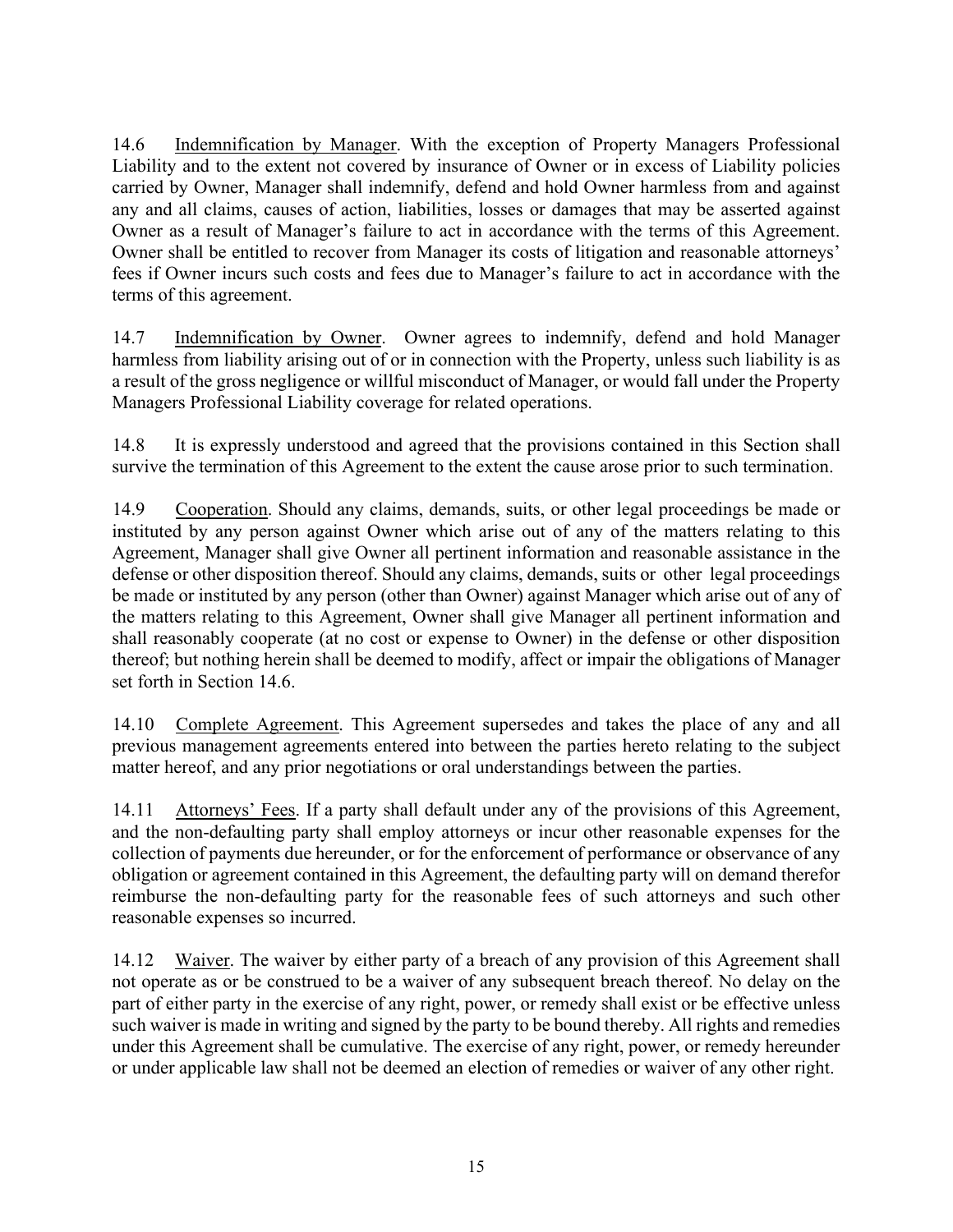14.13 Severability. If any term, conditions, covenant, or provision of this Agreement, for any reason and to any extent, shall be or be declared or determined to be invalid or unenforceable, then such term, condition, covenant, or provision shall be severed from this Agreement and nothing contained in such term, condition, covenant, or provision and nothing in the application of such term, condition, covenant, or provision to other terms, conditions, covenants, provisions, persons, or circumstances shall in any way affect any other part of this Agreement, all of which shall be enforceable to the maximum extent permitted by law.

### **Exhibits A, B and C are incorporated herein and are made part of this Agreement**

[remainder of page intentionally blank]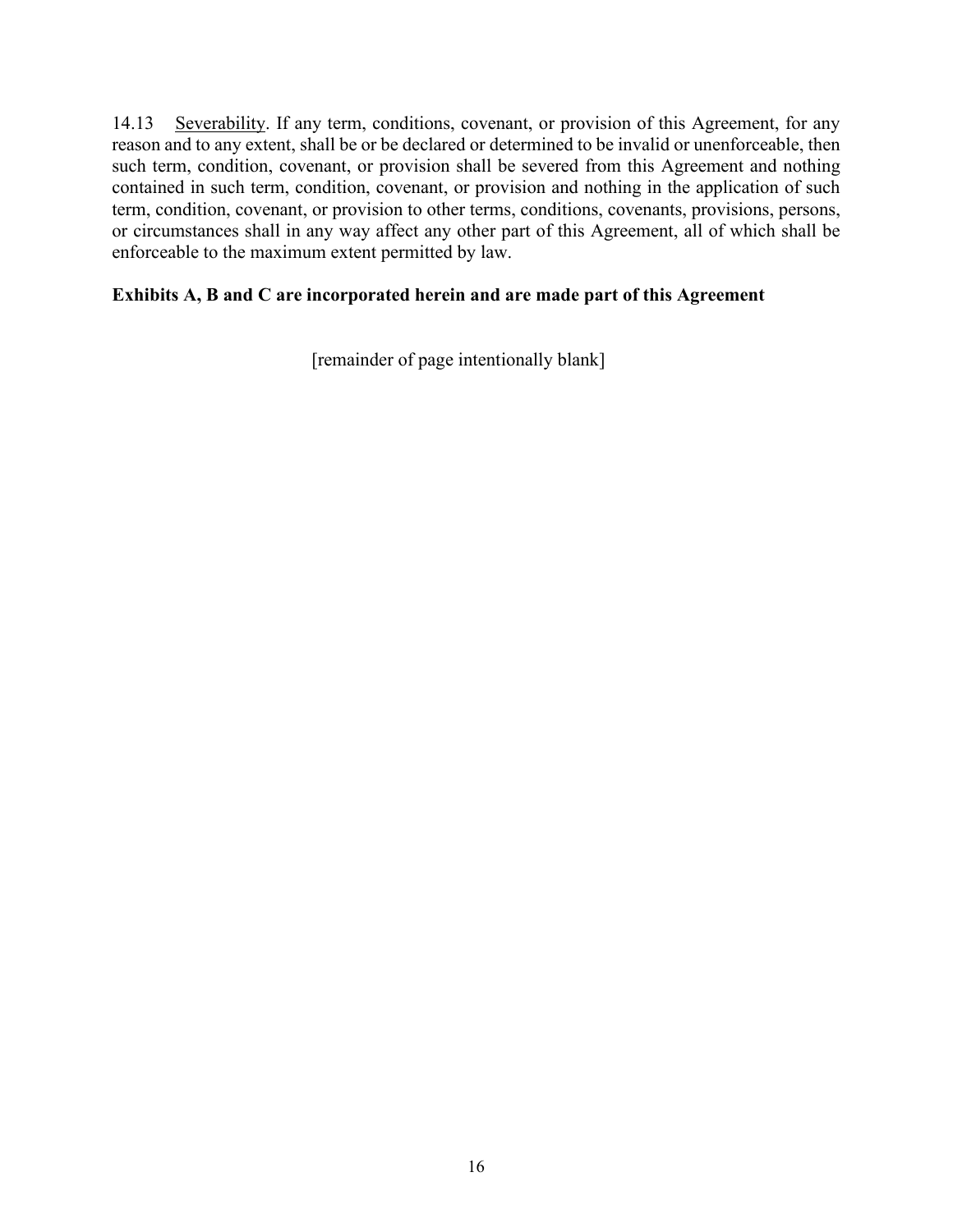**IN WITNESS WHEREOF**, the Owner and Manager have executed this Management Agreement as of the day and year first above written.

### **SOUTH ST. PAUL ECONOMIC DEVELOPMENT AUTHORITY**

President James P. Francis

 $\mathcal{L}_\mathcal{L}$  , where  $\mathcal{L}_\mathcal{L}$  , we are the set of the set of the set of the set of the set of the set of the set of the set of the set of the set of the set of the set of the set of the set of the set of the set o

 $\mathcal{L}_\text{max}$  and  $\mathcal{L}_\text{max}$  and  $\mathcal{L}_\text{max}$  and  $\mathcal{L}_\text{max}$ 

Executive Director Ryan Garcia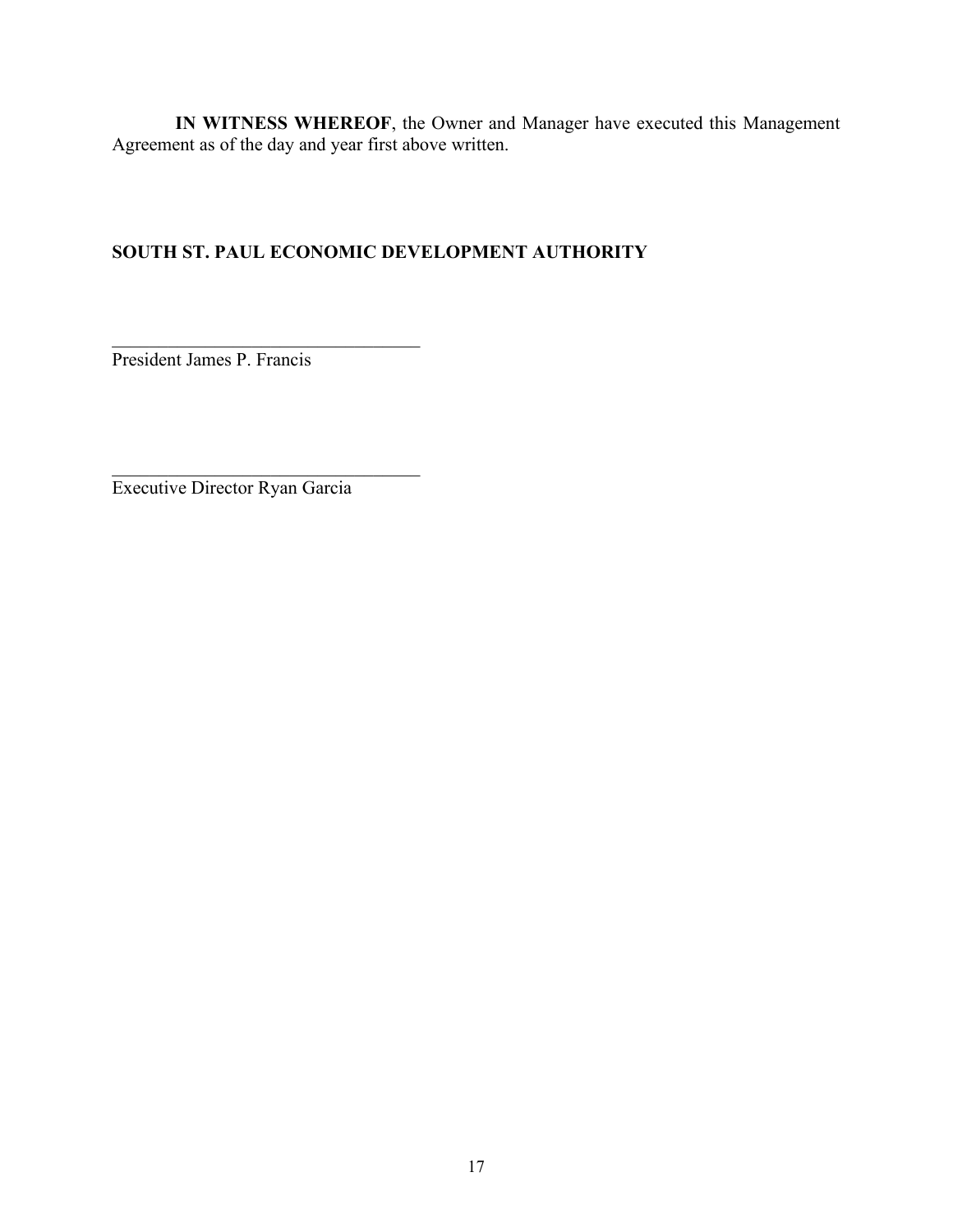# **NATH MANAGEMENT, INC.**

By: Its: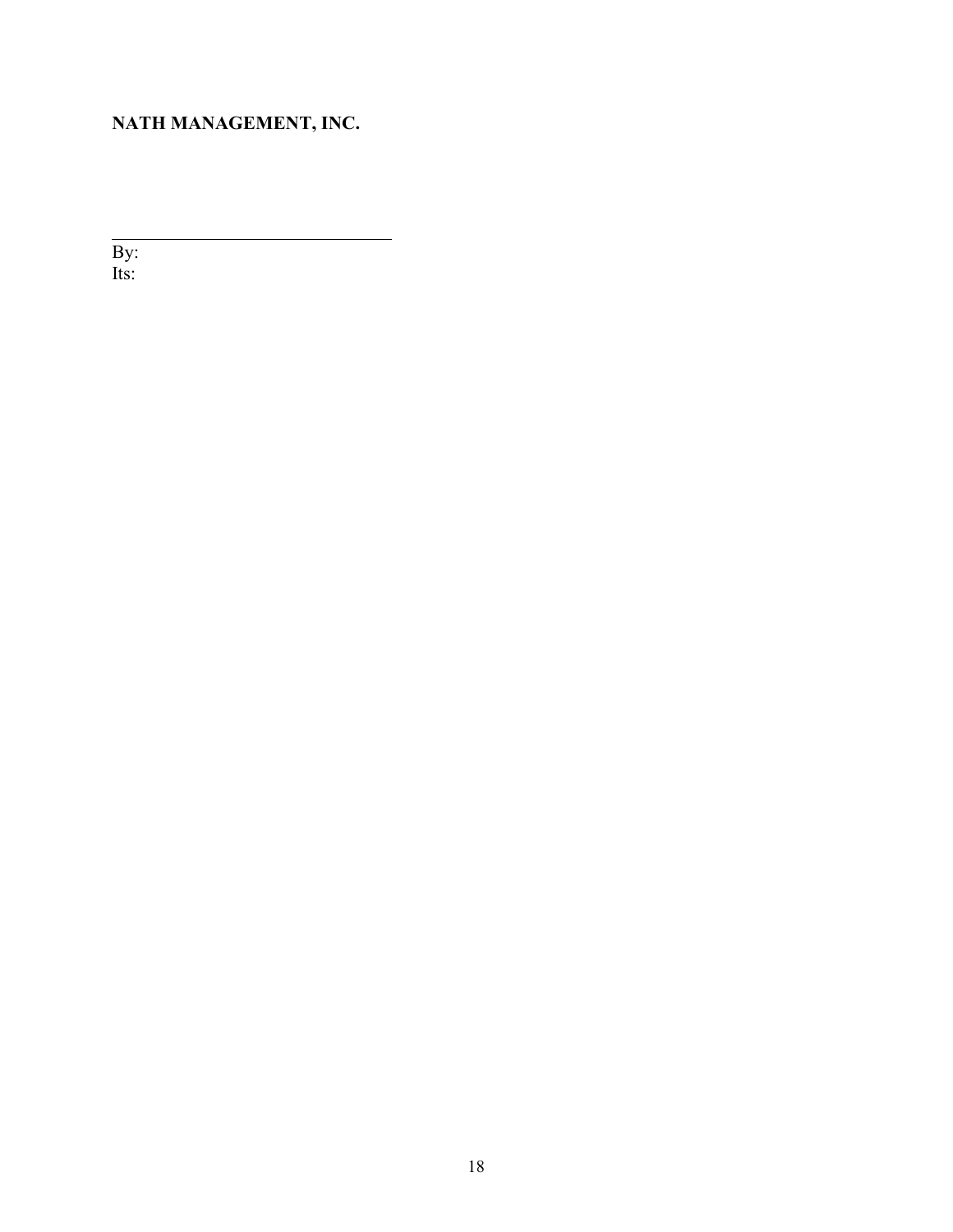# **EXHIBIT A**

# INSERT PERFORMANCE MATRIX CHART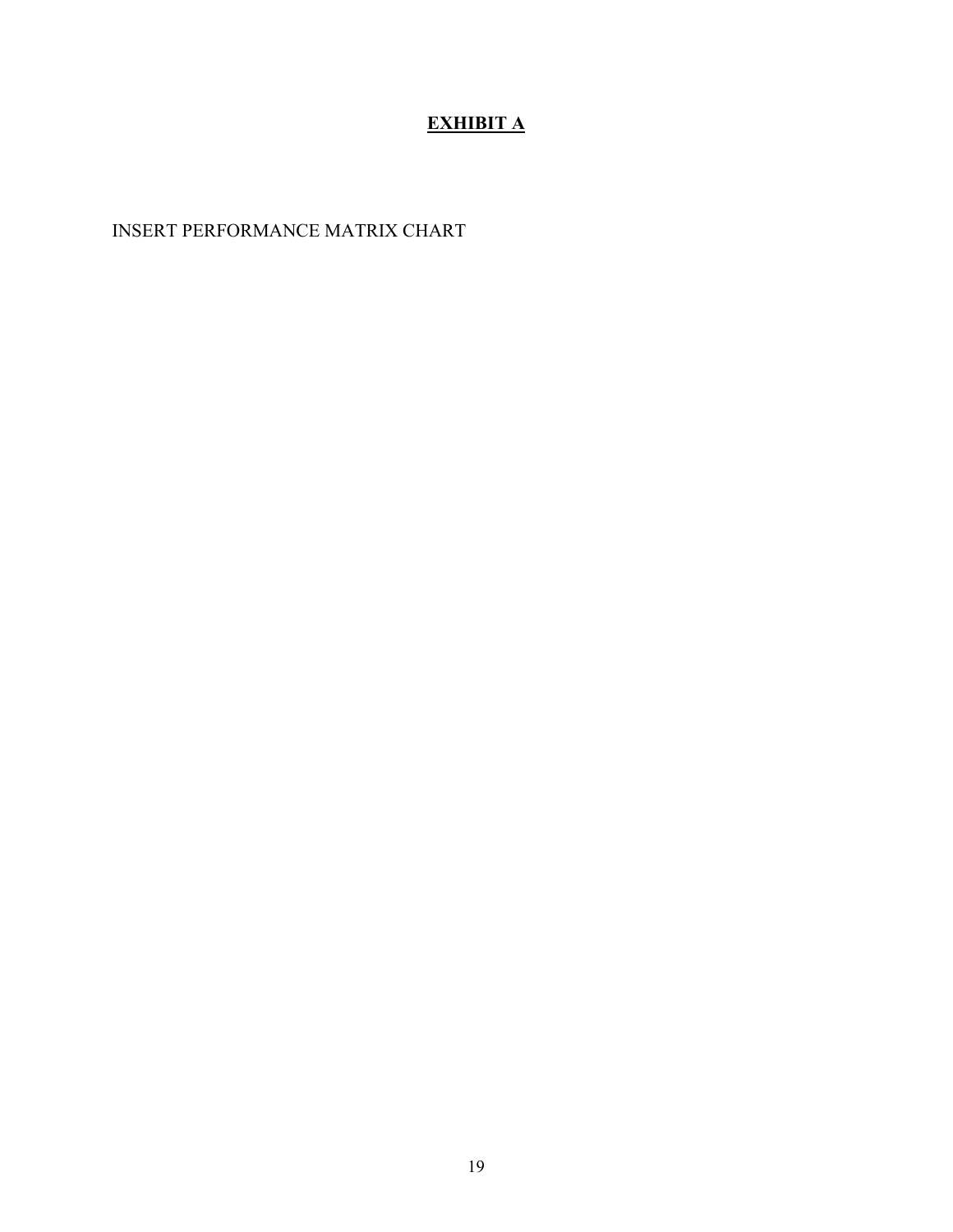### **EXHIBIT B**

# **PROPERTY MANAGER INSURANCE AND INDEMNIFICATION REQUIREMENTS**

### **INDEMNITY/GENERAL PROVISIONS**

### **Property Manager**

- All insurance provided by Property Manager, except Professional Liability, EPL, Crime, and Cyber, shall include a Waiver of Subrogation in favor of Owner
- All contracts with subcontractors and service providers shall be let in the name of the Property Manager (not owner entity) and in compliance with Vendor/Contractor/Service Provider Insurance and Indemnification Requirements. Owner to enjoy same contractual risk transfer protections afforded to Agent.
- Certificates of Insurance shall be provided to Owner, reflecting all coverage requirements, and including 30-day written notice of cancellation to Owner, excepting cancellation for nonpayment of premium, in which case, written notice shall be 10 days.

### **PROPERTY MANAGER'S INSURANCE COVERAGE**

| Coverage                                               | <b>Purpose / Requirement</b>                                                                                                                      |
|--------------------------------------------------------|---------------------------------------------------------------------------------------------------------------------------------------------------|
| <b>Property</b>                                        | Provide coverage for Property Manager-owned<br>office contents on premises, if any. Coverage terms<br>to include:                                 |
|                                                        | Limit of Insurance: May Vary<br>Special Causes of Loss Form<br><b>Replacement Cost</b>                                                            |
|                                                        | Any deductible is to be borne by Property Manager.                                                                                                |
| <b>Hired &amp; Non-Owned Auto Liability</b>            | Provide coverage for autos owned or hired by<br>Property Manager, including employer's Non-Owned<br>Auto Liability. Minimum limits as follows:    |
|                                                        | \$1,000,000 Combined Single Limit for Any Owned,<br>Non-Owned or Hired Autos                                                                      |
|                                                        | Any deductible is to be borne by Property Manager.                                                                                                |
| <b>Workers Compensation and Employers</b><br>Liability | Provide coverage for all employees as well as<br>potentially uninsured sub-contractors hired by<br>Property Manager for work on Owner's premises. |
|                                                        | Workers Compensation - Statutory Limits                                                                                                           |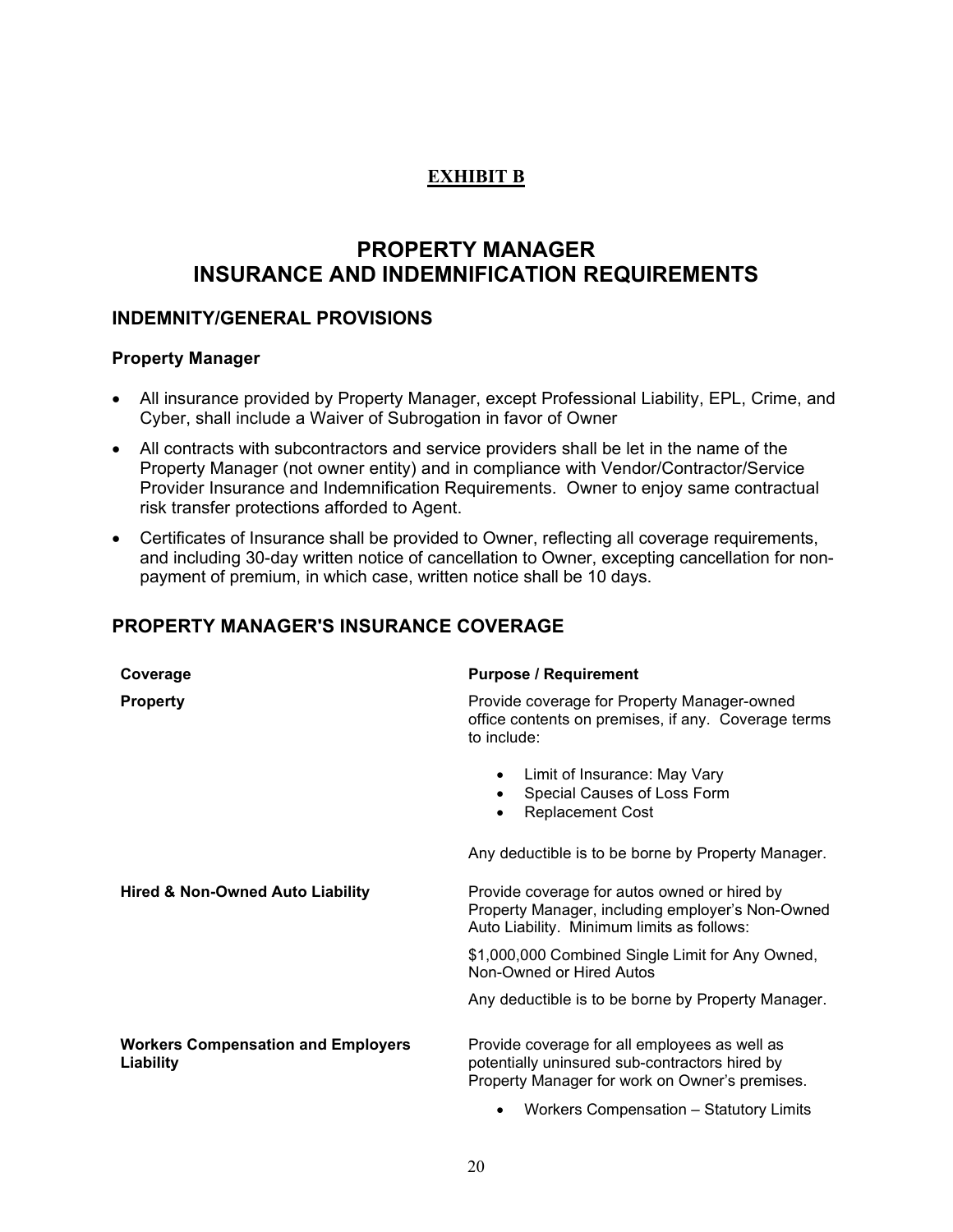|                                                 | Employers Liability - \$500,000<br>$\bullet$<br>Waiver of Subrogation for Owner - to be<br>included                                                                                                                                                                                                                                                                                                                     |
|-------------------------------------------------|-------------------------------------------------------------------------------------------------------------------------------------------------------------------------------------------------------------------------------------------------------------------------------------------------------------------------------------------------------------------------------------------------------------------------|
| <b>Umbrella Liability</b>                       | Provide coverage in excess of primary limits for<br>Property Manager's General Liability, Auto Liability<br>and Employers Liability                                                                                                                                                                                                                                                                                     |
|                                                 | • Each Occurrence: \$1,000,000<br>Annual Aggregate: \$1,000,000<br>$\bullet$                                                                                                                                                                                                                                                                                                                                            |
| <b>Property Managers Professional Liability</b> | Errors & Omissions liability coverage for<br>professional services of the Property Manager as<br>usual to operations and detailed in the Property<br>Manager Agreement including Vicarious Liability<br>coverage for Owner but only as respects wrongful<br>acts by Agent. Any deductible is to be borne by<br>Property Manager.                                                                                        |
|                                                 | Each Occurrence and Annual Aggregate:<br>\$1,000,000                                                                                                                                                                                                                                                                                                                                                                    |
| <b>Employment Practices Liability</b>           | Liability coverage for loss arising out of any actual or<br>alleged wrongful termination, discrimination sexual<br>harassment or any other violation of statutory or<br>common law relation to employment; including third-<br>party discrimination and Vicarious Liability coverage<br>for Owner but only as respects wrongful acts by<br>Agent. Any deductible/retention is to be borne by<br>whoever cases the loss. |
|                                                 | Each Occurrence and Annual Aggregate:<br>\$1,000,000                                                                                                                                                                                                                                                                                                                                                                    |
| <b>Commercial Crime Coverage</b>                | Employee Dishonesty coverage for loss arising from<br>theft, fraud or embezzlement by Property Manager's<br>employees. Owner shall be included as a Loss<br>Payee.                                                                                                                                                                                                                                                      |
|                                                 | Employee Dishonesty Coverage - Amount<br>equal to 12 month's rental income<br>Third-Party Endorsement - to be included<br>$\bullet$<br>Money & Securities, On Premises - \$10,000<br>$\bullet$<br>Money & Securities Off Premises - \$5,000                                                                                                                                                                             |
|                                                 | Any deductible is to be borne by Property Manager.                                                                                                                                                                                                                                                                                                                                                                      |
| <b>Cyber Liability</b>                          | Security and Privacy Liability including Notification<br>Costs, Crisis Management and Regulatory Fines,<br>Legal and Defense Costs. Deductible/Retention is<br>to be borne by Property Manager. Property<br>Manager to indemnify Owner for covered Damages<br>and Claims Expenses as required by written<br>contract.                                                                                                   |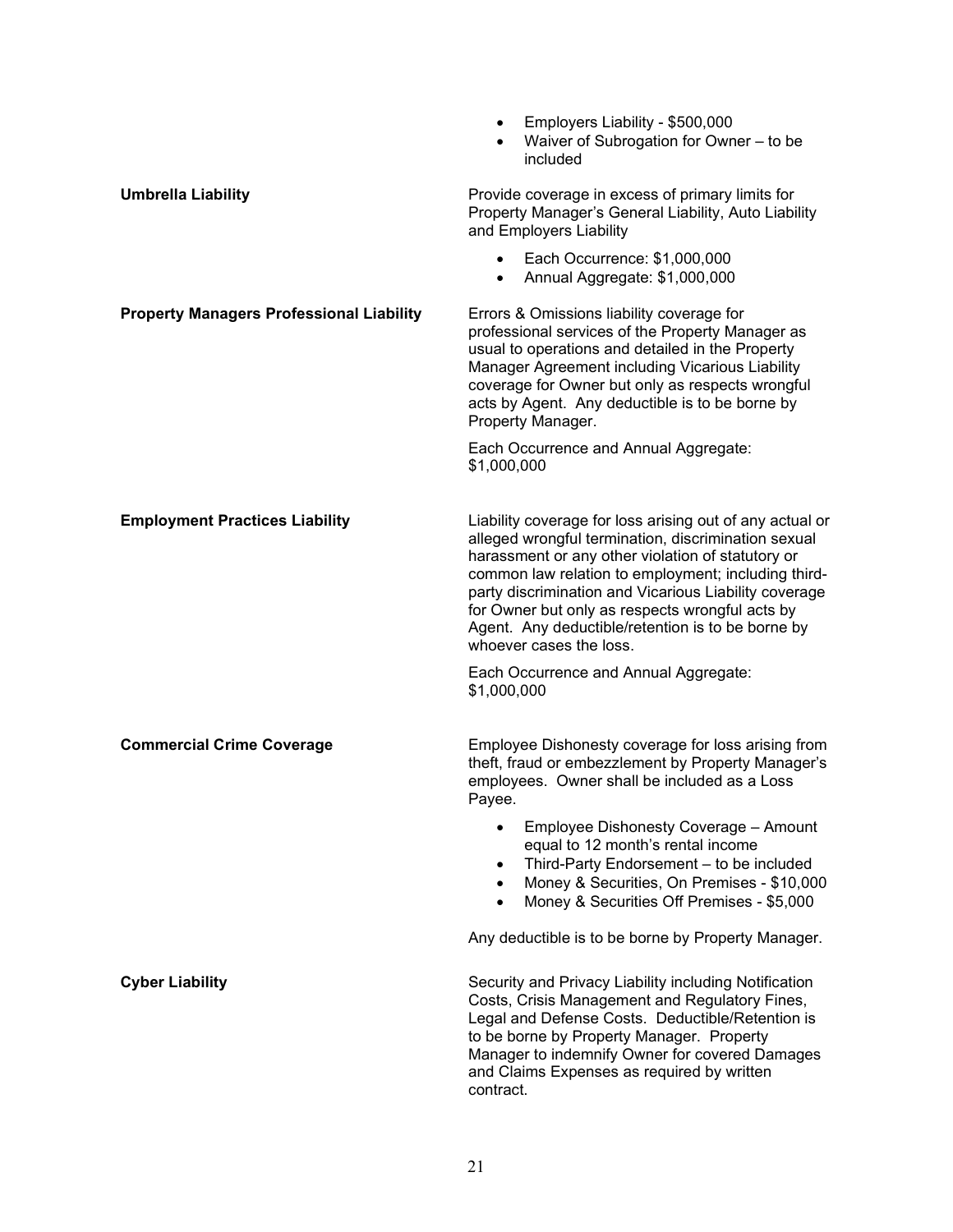- Policy Aggregate Limit \$1,000,000
- Crisis Management and Public Relations Sub-Limit - \$250,000

Any deductible is to be borne by Property Manager.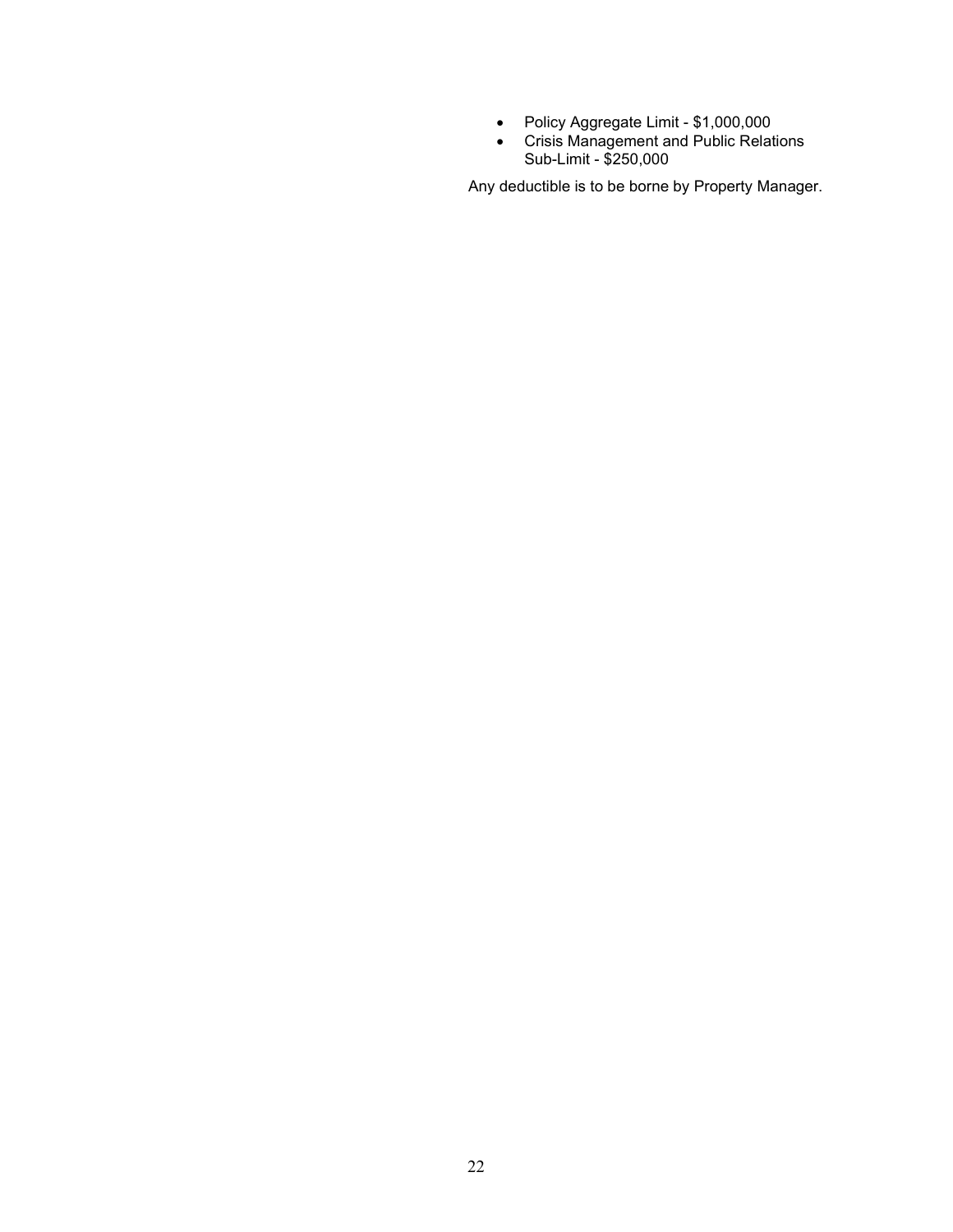### **EXHIBIT C**

### **VENDOR / CONTRACTOR / SERVICE PROVIDER INSURANCE AND INDEMNIFICATION REQUIREMENTS**

### **INDEMNITY LANGUAGE**

*With the exception of the sole negligence of Owner or Agent and to the fullest extent permitted by law, the Vendor / Contractor / Service Provider shall indemnify, defend, and hold harmless Agent and Owner and other parties as to be determined by Agent and Owner and agents and employees of any of them from and against claims, damages, losses and expenses, including but not limited to attorneys' fees, arising out of or resulting from performance of the Work or services, but only to the extent caused in whole or in part by negligent acts or omissions of the Vendor / Contractor / Service Provider, anyone directly or indirectly employed by them or anyone for whose acts they may be liable, regardless of whether or not such claim, damage, loss or expense is caused in part by a party indemnified hereunder. Such obligation shall not be construed to negate, abridge, or reduce other rights or obligations of indemnity which would otherwise exist as to a party or person described in this Paragraph* 

### **INSURANCE REQUIREMENTS**

Prior to the commencement of any work, Vendor / Contractor / Service Provider shall secure, purchase and maintain, at its own expense, the following types of insurance coverage and limits of liability. These insurance requirements and the obligations of the indemnification agreement that is part of this contract shall also apply to anyone hired by Vendor / Contractor / Service Provider to Work under this agreement.

- Commercial General Liability ISO CG 00 01, Occurrence Basis, most recent edition date or its equivalent:
	- o Each Occurrence \$1,000,000
	- o General Aggregate \$2,000,000
		- CG 25 04, Designated Location(s) General Aggregate Limit or its equivalent required for organizations with 3 or more locations. For contractors, the CG 25 03, Designated Construction Project(s) General Aggregate Limit, or its equivalent is required.
	- o Personal & Advertising Injury \$1,000,000
	- o Products/Completed Operations \$2,000,000
	- o Medical Expense Limit \$5,000
	- o Fire Damage Limit \$100,000

Additional General Liability Requirements:

- $\circ$  Contractual Liability the CG 00 01 or its equivalent form definition of "insured contract" shall not be amended, limited or excluded
- $\circ$  No limitations or exclusions regarding the scope of services outlined in the contract
- Professional Liability *(as needed)*
	- o Each Professional Incident Limit \$5,000,000<br>○ Aggregate Limit \$5,000,000
	- o Aggregate Limit \$5,000,000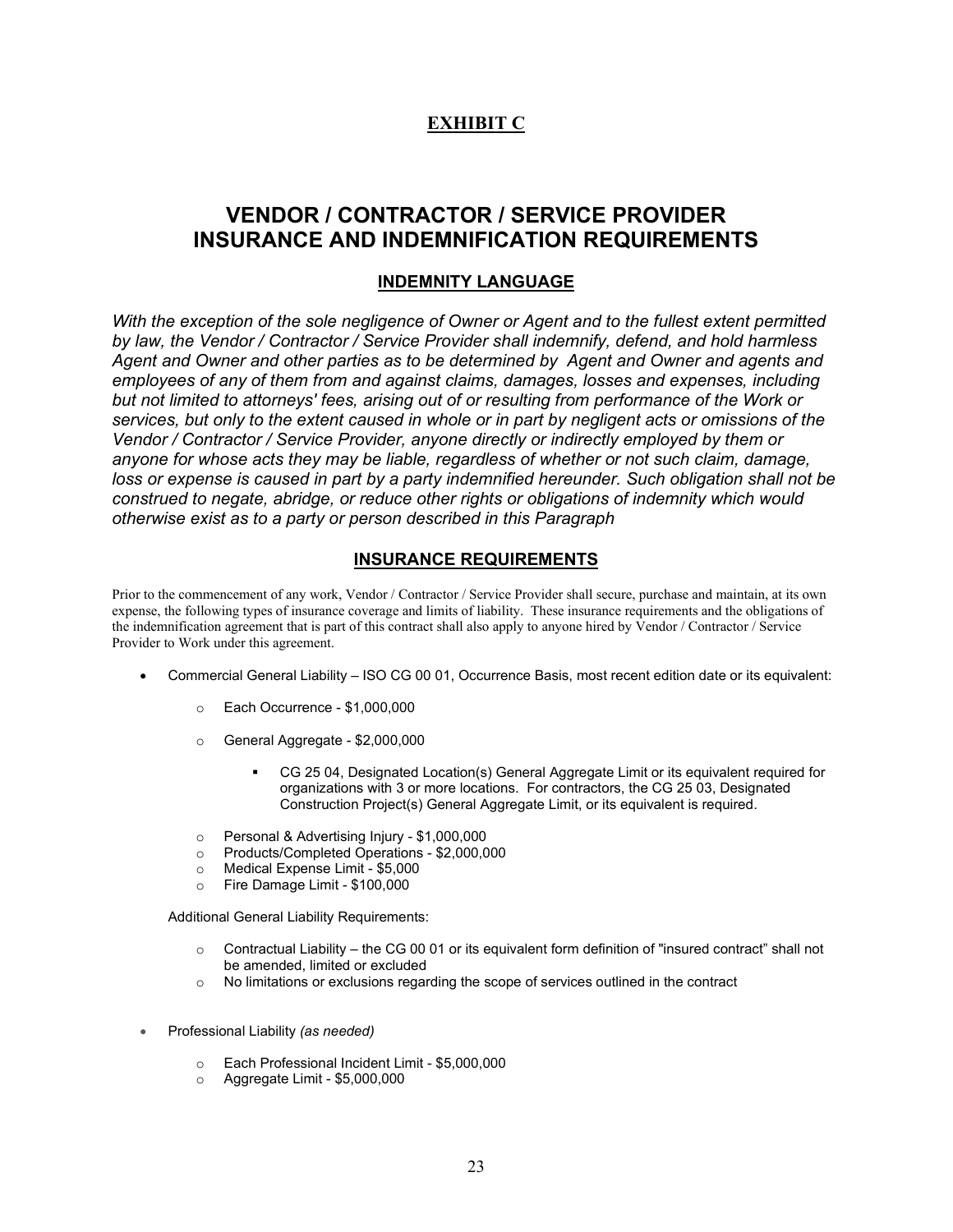- Pollution Liability (any vendor, contractor or service provider working with hazardous materials shall be required to carry separate pollution liability)
	- $\circ$  Each Pollution Incident Limit \$1,000,000<br>  $\circ$  Aggregate Limit \$2,000,000
	- o Aggregate Limit \$2,000,000
- Owned Automobile Liability Insurance \$1,000,000 Each Occurrence (Symbol 1 Coverage)
	- $\circ$  If no owned automobiles, Hired & Non-Owned Auto Liability \$1,000,000 Limit of Liability (Symbol 8 & 9)
	- $\circ$  For service and/or maintenance contracts ensure Auto policy covers motor vehicles adapted for certain business operations such as snow removal, landscaping, cherry pickers or similar devices, etc.
- Workers Compensation Insurance\*\* with minimum Employers Liability Limits\* of:
	- o Bodily Injury By Accident \$1,000,000 Each Accident<br>○ Bodily Injury By Disease \$1.000.000 Policy Limit
	- o Bodily Injury By Disease \$1,000,000 Policy Limit
	- Bodily Injury by Disease \$1,000,000 Each Employee

*\*Higher limits may be required and achieved in combination with an Umbrella or Excess Liability policy.*

- Umbrella or Excess Liability Occurrence Basis. To follow form with all terms and conditions of all primary policies.
	- $\circ$  Each Occurrence \$5,000,000\*<br> $\circ$  Policy Agaregate \$5.000.000\*
	- Policy Aggregate \$5,000,000\*

#### **Additional Insured**

Additional Insured status in the name of the Agent and Owner and all their respective affiliates, subsidiaries, successors, directors, officers, employees and agents and any other party as required by Agent and Owner must be endorsed on the Vendor / Contractor / Service Provider's General Liability, Automobile and Excess/Umbrella Liability policy.

Coverage for additional insured must be both for ongoing and completed operations\*.

*Acceptable Endorsements for Ongoing & Completed Operations Include:*

- *CG 20 10 (11/85 Edition Date) Additional Insured – Owners, Lessees or Contractors (Form B) or its equivalent or the CG 20 26- Additional Insured – Designated Person or Organization (11/85, 7/04 and 4/13 Edition Dates) are acceptable*
- *CG 2010 (7/04, 4/13 Edition Date) AND the CG 20 37 (7/04, 4/13 Edition Date) Additional Insured – Owners, Lessees or Contractors - Completed Operations or their equivalent*

*\*Additional Insured Status for Completed Operations to be provided for 2 years post completion of contracted service.*

The additional insured endorsement will be primary & non-contributory to Agent and Owner and all their respective affiliates, subsidiaries, successors, directors, officers, employees and agents.

Additional Insured status can also be provided on Pollution Liability and Network Security and Privacy Liability if those coverages are deemed applicable.

#### **Waiver of Subrogation**

Waiver of Subrogation in favor of Agent and Owner and all their respective affiliates, subsidiaries, successors, directors, officers, employees and agents and any other party as required by Agent must be endorsed on the Vendor / Contractor / Service Provider's Workers Compensation, General Liability, Automobile Liability and Umbrella Liability policies. If applicable, Waiver of Subrogation should also be provided on Pollution Liability, Crime, Network Security and Privacy Liability and Professional Liability.